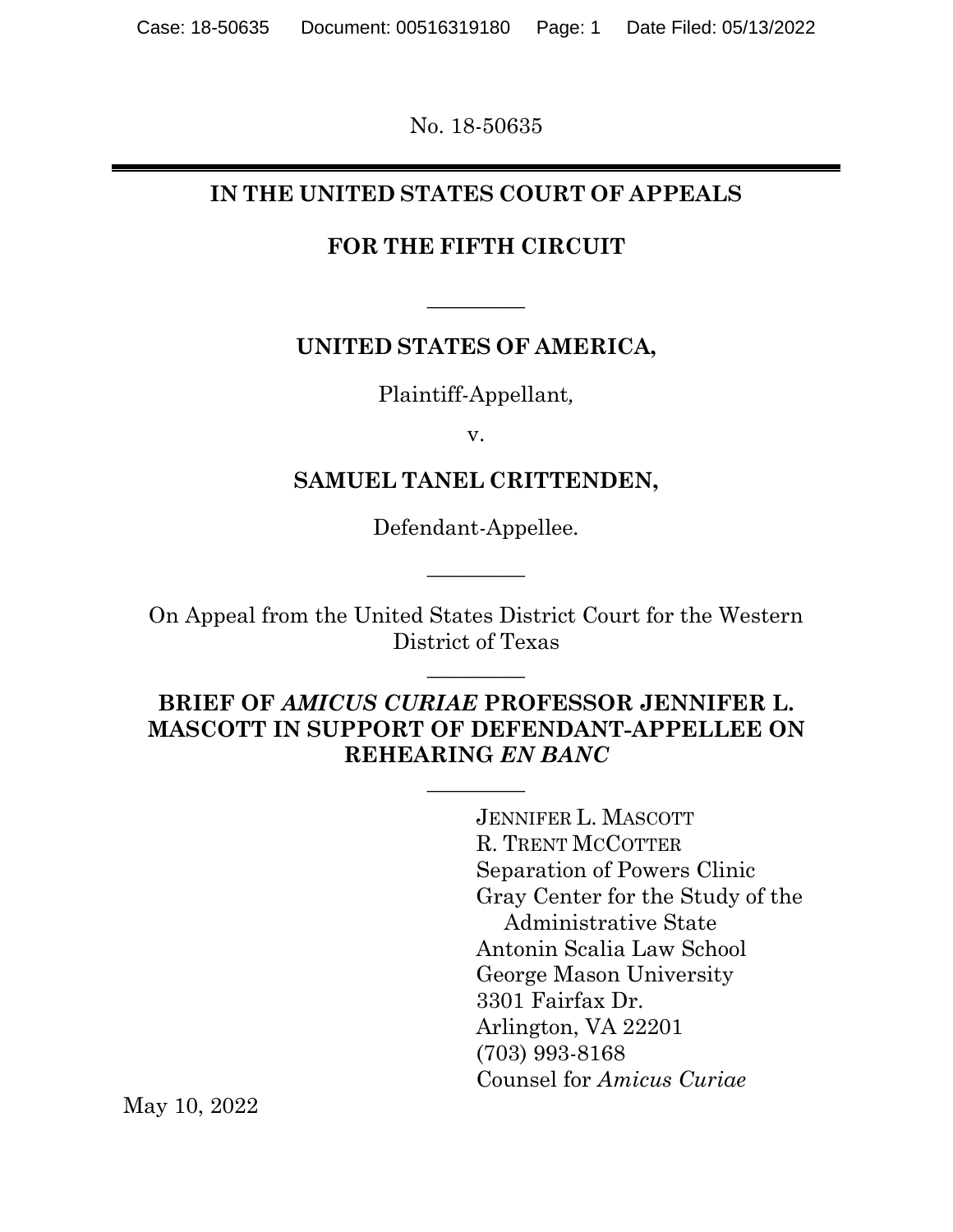# **TABLE OF CONTENTS**

| There Was a Common Law Tradition of Courts Granting New<br>Ι.<br>Criminal Trials Where the Verdict Was Contrary to the Evidence. 8                                                                                |
|-------------------------------------------------------------------------------------------------------------------------------------------------------------------------------------------------------------------|
| A. The English Common Law Provided for New Trials to Review<br>Convictions Contrary to Evidence to Further Justice and Preserve                                                                                   |
| B. Congress Adopted the English Common Law New Trial Standard                                                                                                                                                     |
| 1. Congressional Authorization of New Trials for Convictions<br>Contrary to Evidence Reflected the Constitution's Adoption<br>of the British Common Law Commitment to the Criminal                                |
| 2. Early Federal and State Opinions Demonstrated that the<br>American New Trial Standard Reflected the Interest of<br>Justice Standard, Permitting New Trials Where Verdicts                                      |
| 3. The Early Case Law Granting New Trials Reveals this<br>Category of Review Was Particularly Critical for<br>Vulnerable Defendants, Such As Defendants of Color in<br>Pre-Civil War Southern and Border States21 |
| C. Federal Case Law Preceding the Adoption of the Federal Rules of<br>Criminal Procedure Identified the Power to Grant a New Trial as<br>Significantly More Discretionary than the Power to Direct                |
| The Federal Rules of Criminal Procedure Codified Historic Practice,<br>П.<br>Incorporating the Contrary to Evidence Standard of the 1789                                                                          |

Judiciary Act and British Common Law.... ....................................25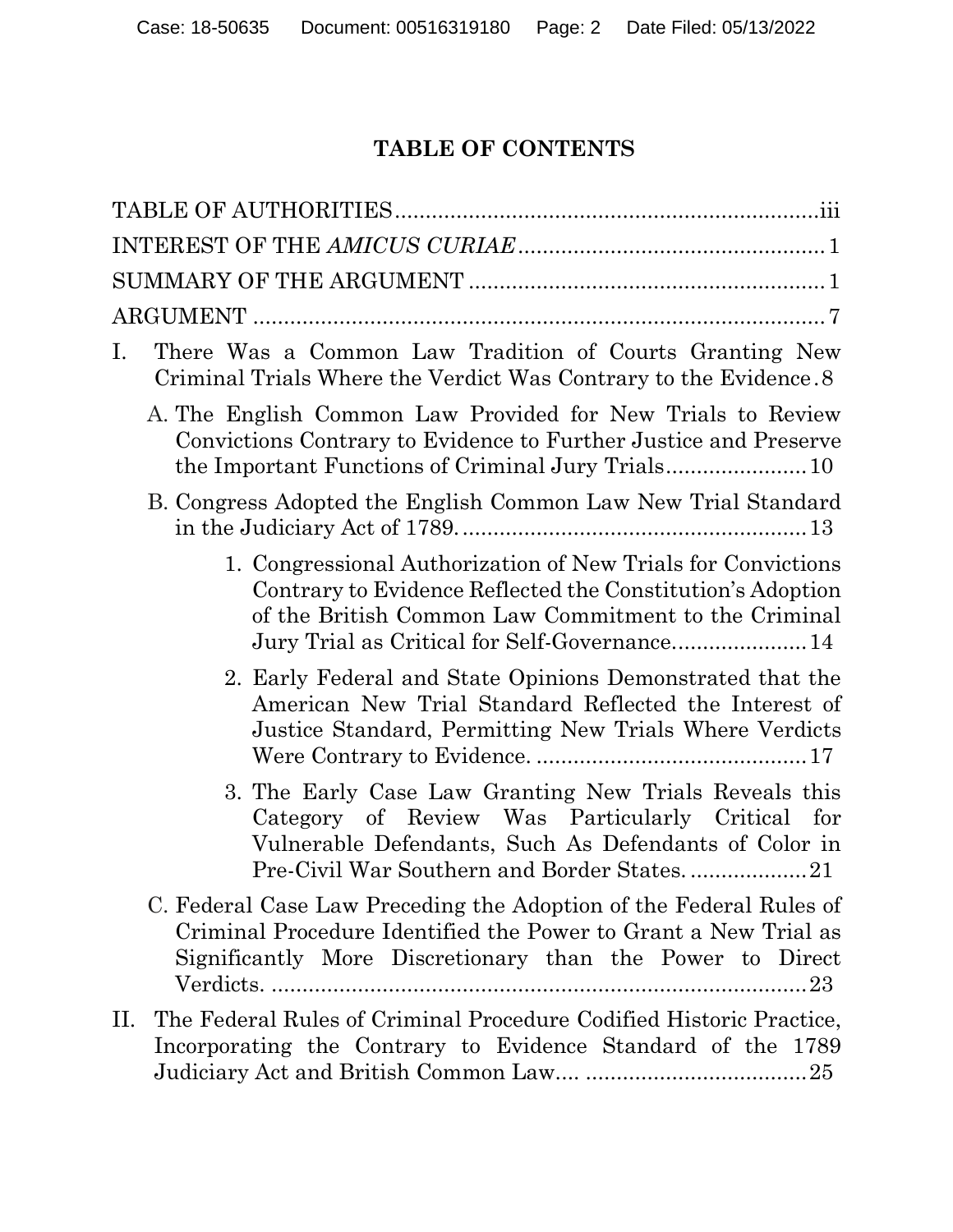ii

|  |  |  |  | III. The Court Should Affirm the District Court's Reliance on a     |  |
|--|--|--|--|---------------------------------------------------------------------|--|
|  |  |  |  | Discretionary Weight of the Evidence Standard Consistent with Fifth |  |
|  |  |  |  |                                                                     |  |
|  |  |  |  |                                                                     |  |
|  |  |  |  |                                                                     |  |
|  |  |  |  |                                                                     |  |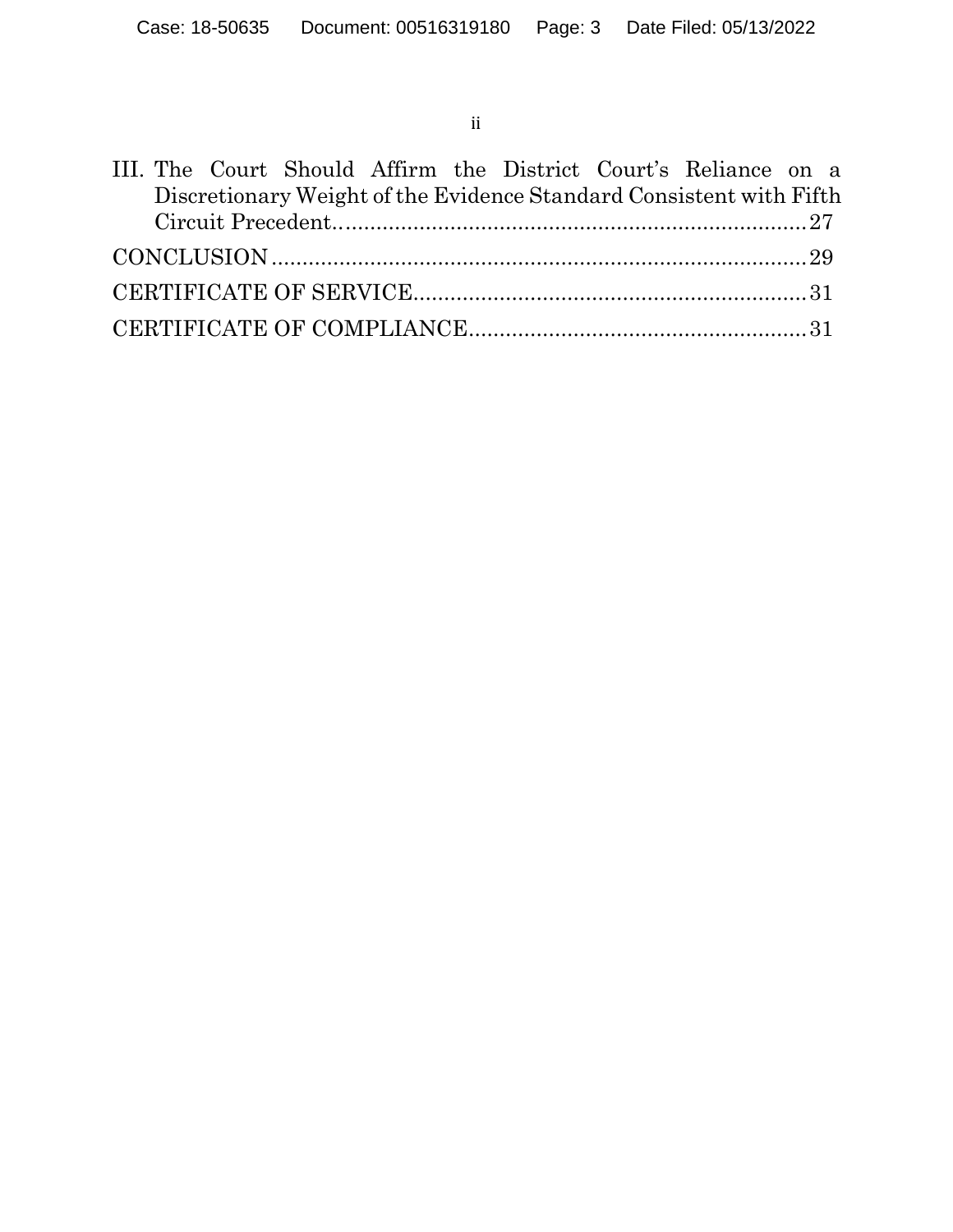iii

# **TABLE OF AUTHORITIES**

## **CASES**

| Aetna Cas. & Sur. Co. v. Yeatts, 122 F.2d 350 (4th Cir. 1941) 19      |
|-----------------------------------------------------------------------|
|                                                                       |
|                                                                       |
|                                                                       |
|                                                                       |
|                                                                       |
|                                                                       |
| Ex Parte Bollman & Ex Parte Swartwout, 8 U.S. (4 Cranch) 75 (1807) 17 |
|                                                                       |
| Gasperini v. Center for Humanities, 518 U.S. 415 (1996)  19           |
|                                                                       |
|                                                                       |
| Inhabitants of Durham v. Inhabitants of Lewiston, 4 Me. 140 (1826)21  |
|                                                                       |
|                                                                       |
|                                                                       |
|                                                                       |
|                                                                       |
|                                                                       |
|                                                                       |
|                                                                       |
|                                                                       |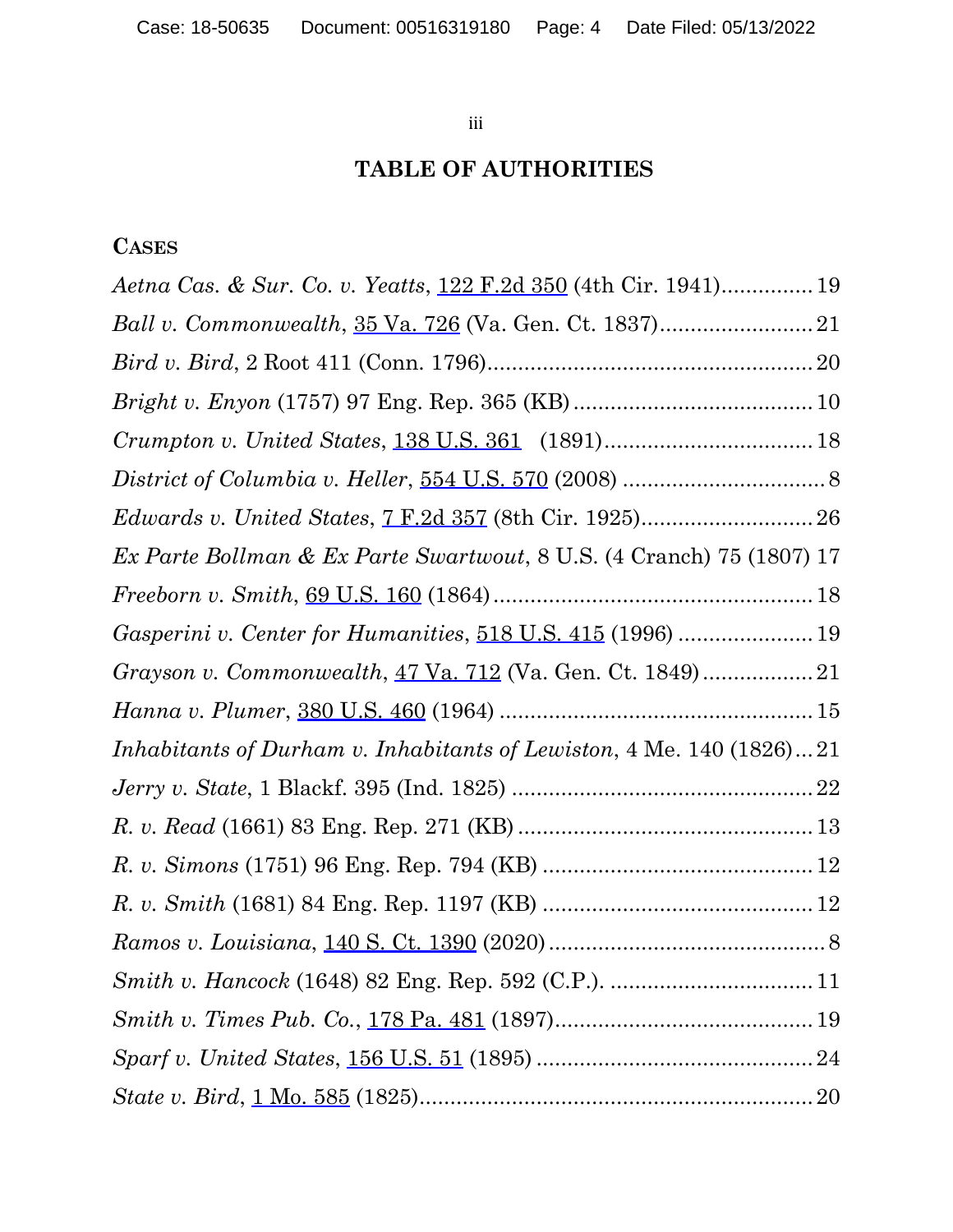#### iv

| State v. Hopkins, 1794 WL 303 (S.C. Ct. Com. Pl. & Gen. Sess.       |
|---------------------------------------------------------------------|
|                                                                     |
| The Queen v. The Corporation of Helston (1795) 88 Eng. Rep. 693     |
|                                                                     |
| United States v. Fullerton, 25 F. Cas. 1225 (C.C.S.D.N.Y. 1870)  23 |
| United States v. Harding, 26 F. Cas. 131 (C.C.E.D. Pa. 1846)  2, 18 |
|                                                                     |
|                                                                     |
|                                                                     |
|                                                                     |

# **CONSTITUTIONAL PROVISIONS AND STATUTES**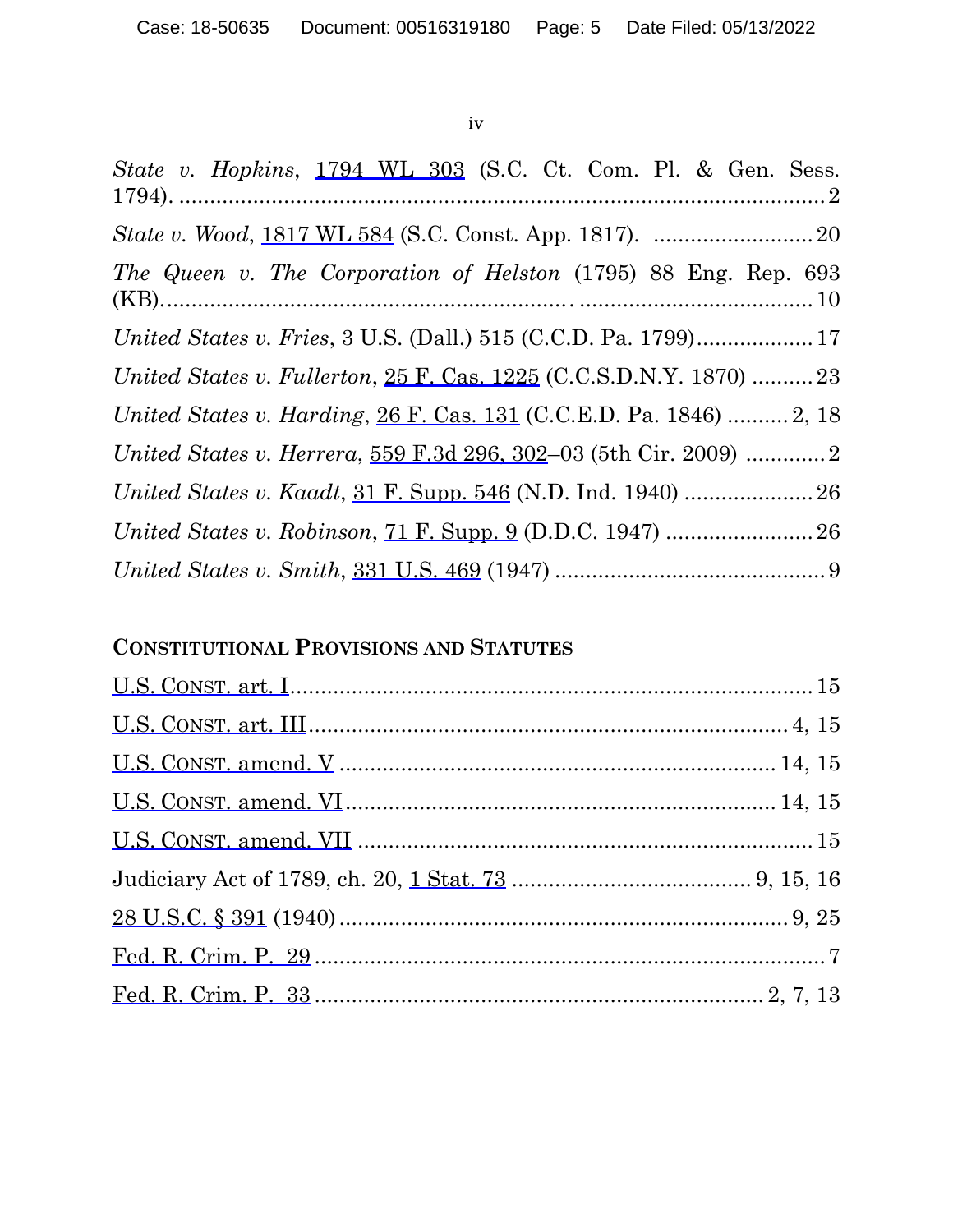v

## **OTHER AUTHORITIES**

| Amy C. Barrett, <i>Procedural Common Law</i> , 94 Va. L. Rev. 813                                                                             |
|-----------------------------------------------------------------------------------------------------------------------------------------------|
| Amy C. Barrett, <i>The Supervisory Power of the Supreme Court</i> , 106 Colum.                                                                |
| WILLIAM BLACKSTONE, COMMENTARIES ON THE LAWS OF ENGLAND                                                                                       |
| A. DE TOCQUEVILLE, DEMOCRACY IN AMERICA (Alfred A. Knopf ed.,                                                                                 |
| Lester B. Orfield, <i>The Federal Rules of Criminal Procedure</i> , 33 Cal. L.                                                                |
| Lester B. Orfield, <i>New Trials in Federal Criminal Cases</i> , 2 Vill. L. Rev.                                                              |
| JOSEPH STORY, COMMENTARIES ON THE CONSTITUTION OF THE UNITED                                                                                  |
| FED. R. CRIM. P., PRELIMINARY DRAFT: WITH NOTES AND FORMS (1943)26                                                                            |
| FED. R. CRIM. P. 33: NOTES OF ADVISORY COMMITTEE ON RULES-194427                                                                              |
|                                                                                                                                               |
| Brief of Professor Jennifer L. Mascott as Amicus Curiae in support of<br>Petitioners, Nordlicht, et al. v. United States, No. 21-1319, May 4, |
| Pet. Writ of Cert. 3–5, Nordlicht, et al. v. United States, No. 21-1319, Mar.                                                                 |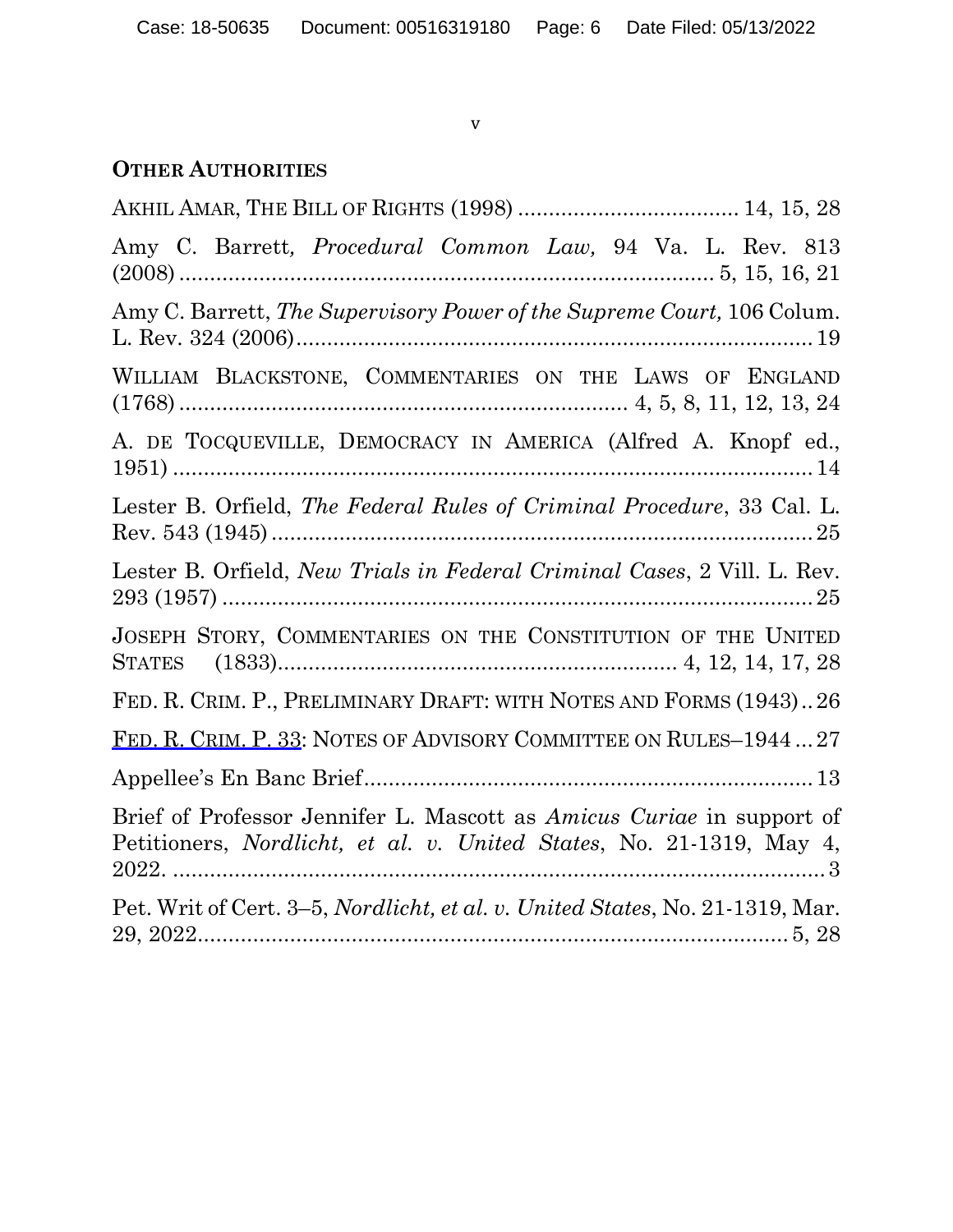### **INTEREST OF THE** *AMICUS CURIAE***1**

*Amicus* Jennifer Mascott is an Assistant Professor of Law at the Antonin Scalia Law School of George Mason University. *Amicus* has an interest in preserving the U.S. Constitution's constraints on federal authority and the proper allocation of power among the three federal branches and the electorate, consistent with her areas of scholarship. *Amicus*'s academic work examines which institutional actors bear responsibility for governmental decisions in accordance with the Constitution's original meaning. This case raises critical questions of how to best preserve the role of jury verdicts within federal criminal trials and who should decide whether a criminal defendant's challenge to his conviction warrants new trial review.

#### **SUMMARY OF THE ARGUMENT**

The Court should affirm the district court's order granting a new trial based on a weight of the evidence standard, which is consistent with

l

<sup>1</sup> No counsel for any party has authored this brief in whole or in part, and no entity or person, aside from *amicus curiae* and its counsel, made any monetary contribution intended to fund the preparation or submission of this brief. All parties have indicated that they do not oppose the filing of this brief.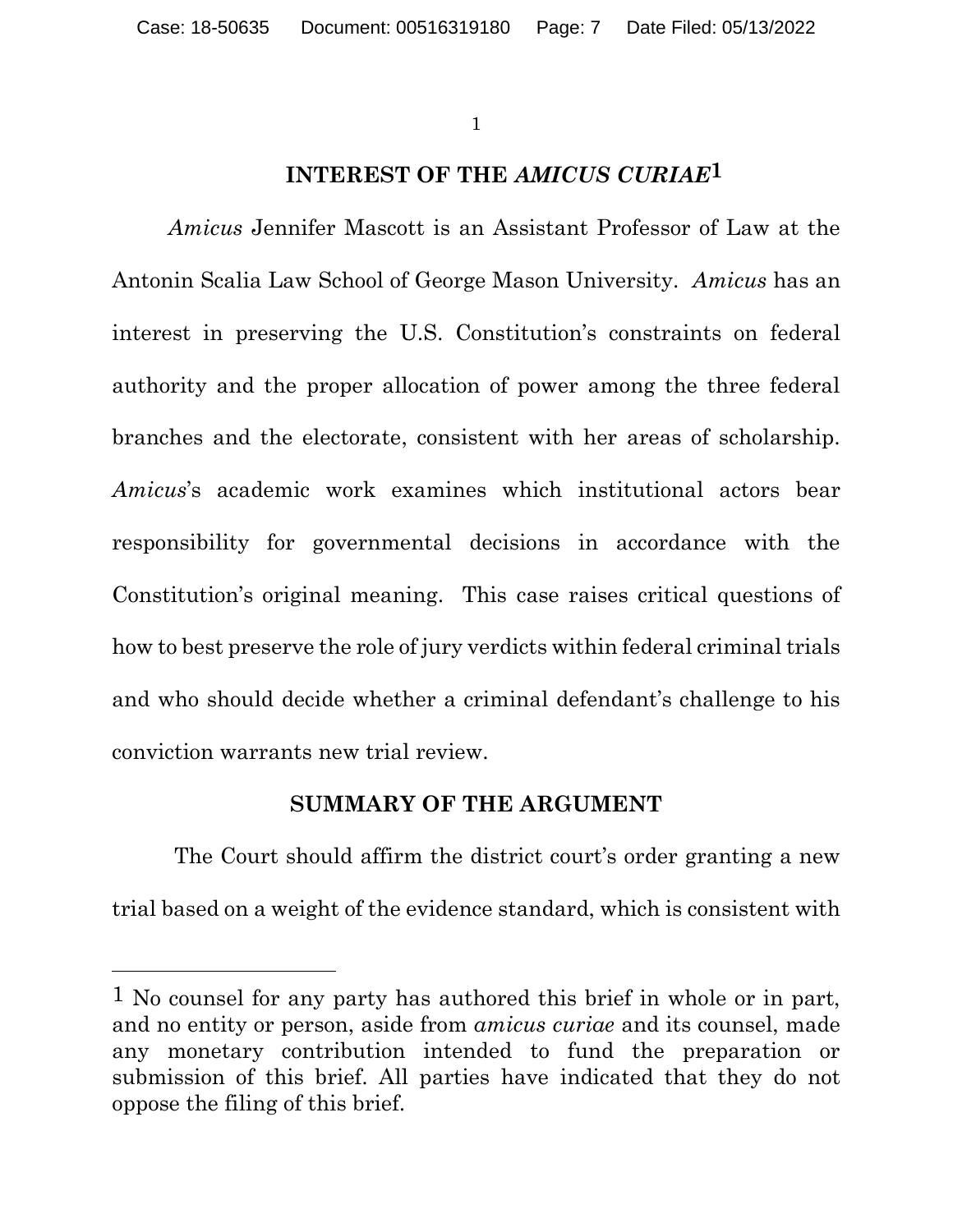the centuries-old understanding of the proper scope of the new trial protection for criminal jury trials, a critical component of American selfgovernment and an important constraint on federal prosecutorial overreach. Rather than disrupting deference to juries, extensive early federal and state case law suggests that ready availability of new trials promotes the jury trial right. *See* Parts I.B.2–3, *infra*. Over centuries rooted in British common law and the Judiciary Act of 1789, federal and state courts have recognized new trials as a safety valve to correct verdicts contrary to the weight of evidence where the evidence is "doubtful" or a verdict "does not satisfy the conscience of the judge." *See, e.g.*, *United States v. Harding*, 26 F. Cas. 131, 137 (C.C.E.D. Pa. 1846) (Grier, J., Circuit Justice); *State v. Hopkins*, 1794 WL 303, at \*2 (S.C. Ct. Com. Pl. & Gen. Sess. 1794).

This Court's precedent acknowledges that district courts have wide latitude and discretion to grant second jury trials if a district court judge determines that the "interest of justice" necessitates a new jury trial. *See, e.g.*, Fed. R. Crim. P. 33; *United States v. Herrera*, 559 F.3d 296, 302–03 (5th Cir. 2009). The Court should decide this case consistent with that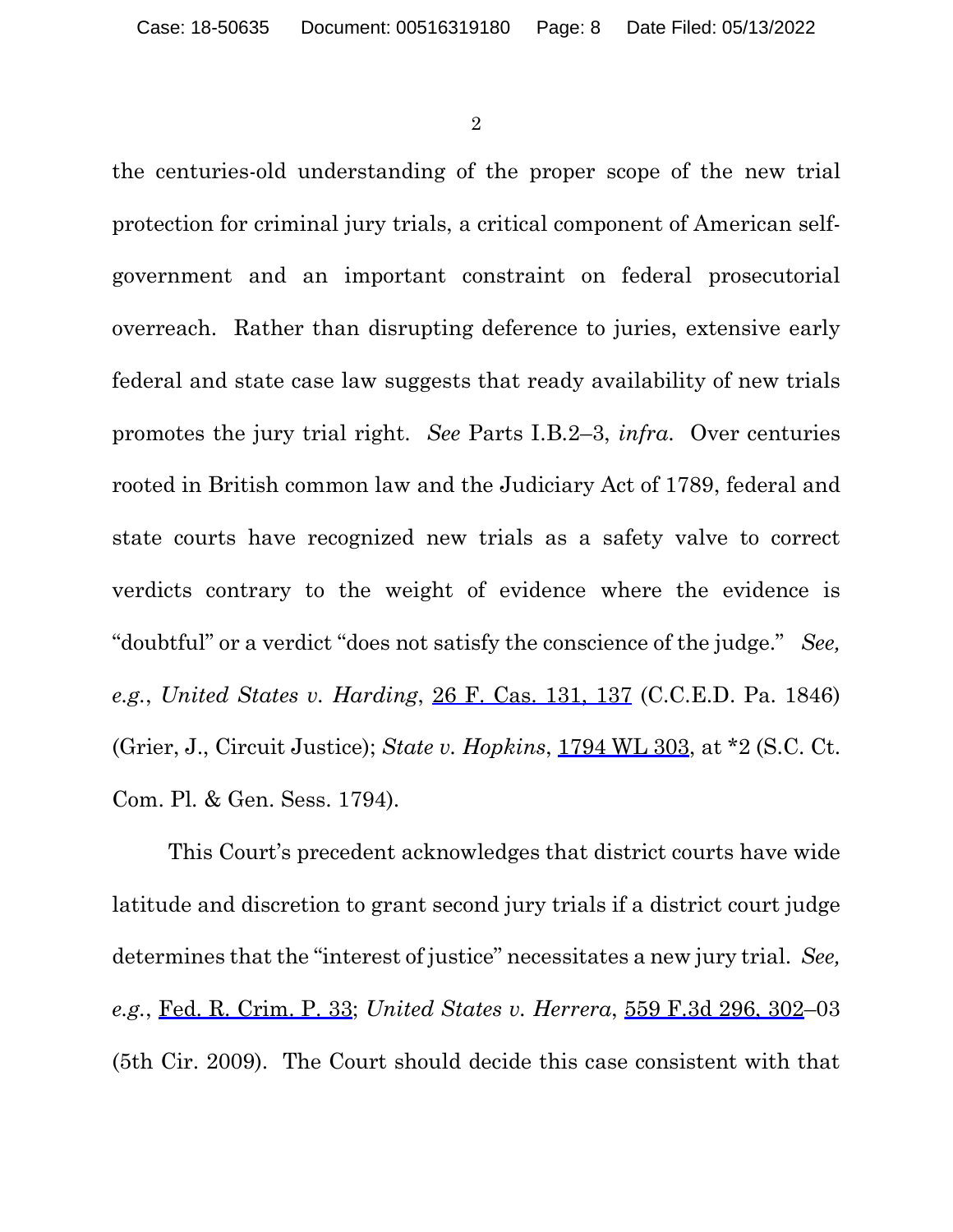standard, which reflects the historical understanding that new trials were available to address verdicts "contrary to evidence" as applied in an unbroken line of practice extending back through the adoption of the Federal Rules of Criminal Procedure in 1944 to the enactment of the Judiciary Act of 1789 to English practice preceding the time of Blackstone. The historical evidence of the proper Rule 33 standard that this brief describes also formed the basis for *amicus*'s recent brief in support a petition for certiorari in the U.S. Supreme Court challenging the U.S. Court of Appeals for the Second Circuit's recent application of a heightened and atextual "patently incredible" standard. *See* Brief of Professor Jennifer L. Mascott as *Amicus Curiae* in support of Petitioners, *Nordlicht, et al. v. United States*, No. 21-1319, May 4, 2022.

The U.S. Constitution is foundationally a process document, establishing a set of finely grained procedural mechanisms for the exercise of limited federal governmental authority. The State ratifying conventions agreed to subordinate State authority to a national government on the understanding that the Constitution procedurally constrained federal action through institutions like the criminal jury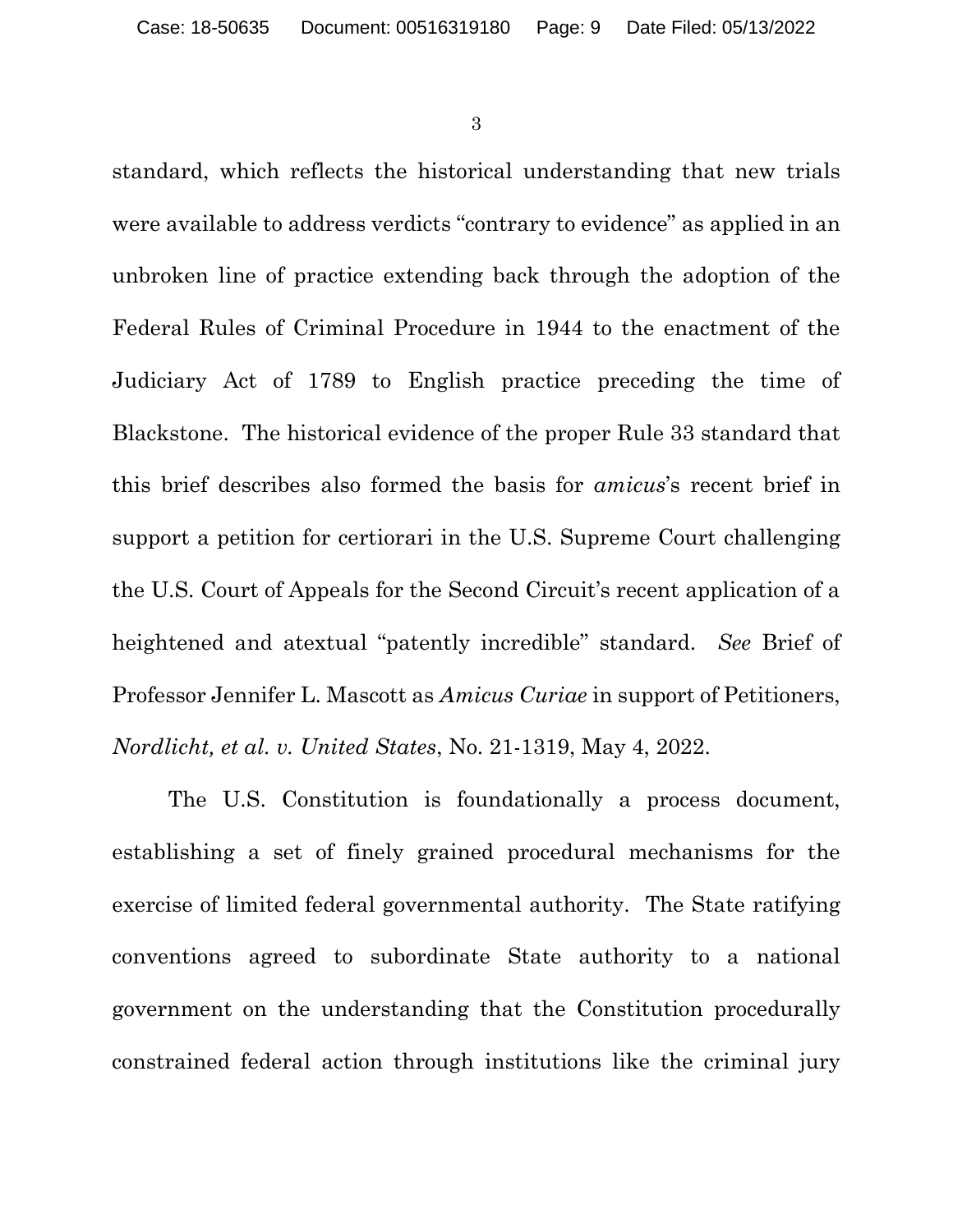trial, *see* U.S. CONST. art. III, § 2, cl. 3 ("The Trial of all Crimes, except in Cases of Impeachment; shall be by Jury  $\dots$ . ..."). Like its English antecedents, American law relied upon the jury trial as a "grand bulwark" of liberty. 4 WILLIAM BLACKSTONE, COMMENTARIES ON THE LAWS OF ENGLAND \*342 (1768) ("BLACKSTONE"); *see also* JOSEPH STORY, COMMENTARIES ON THE CONSTITUTION OF THE UNITED STATES § 1773 (1833) ("STORY") (The jury "was from very early times insisted on by our ancestors in the parent country, as the great bulwark of their civil and political liberties, and watched with an unceasing jealousy and solicitude.").

The critical nature of the jury trial meant that its integrity must be preserved. Therefore, British common law that the Judiciary Act of 1789 subsequently incorporated into American law authorized courts to grant new trials to address convictions that were contrary to evidence. This protection was to sustain the viability and integrity of jury trials, and it is now secured by the Federal Rules of Criminal Procedure.

The availability of a second jury trial offered a less intrusive means to correct error than the complete repudiation of a jury verdict through a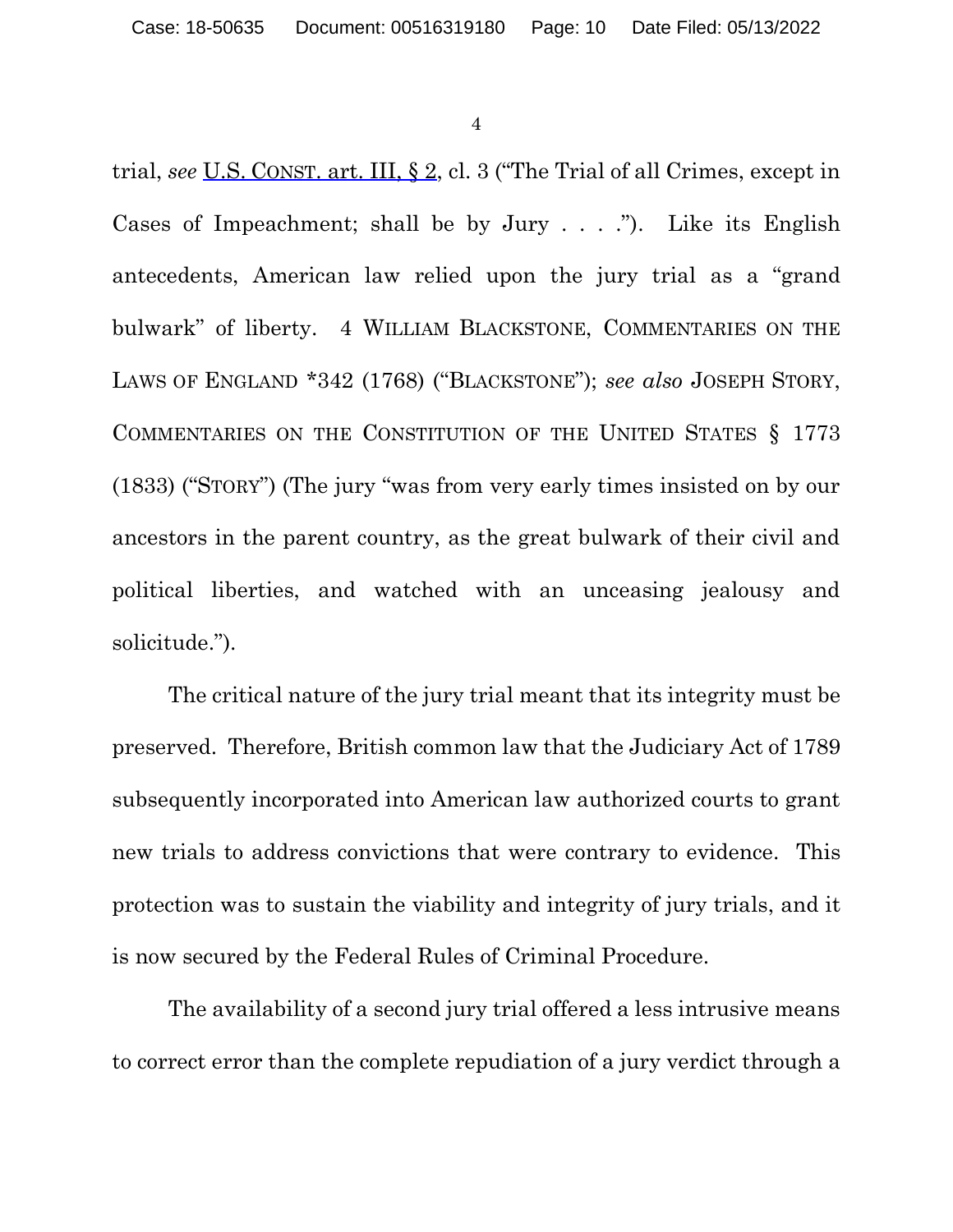judgment of acquittal. Early commentators like Blackstone also noted that adequate recourse to the correction mechanism of a new trial would help to ward off attempts to replace the jury trial with an alternate tribunal less friendly to self-governance. *See, e.g.*, 3 BLACKSTONE at \*390–91.

The Judiciary Act of 1789 granted federal judges the authority to order new trials based on longstanding common law principles and standards. *See* Amy C. Barrett*, Procedural Common Law,* 94 Va. L. Rev. 813, 857 n.134 (2008). Those standards permitted new trials for the "administration of justice" where criminal convictions were contrary to evidence. *Compare* 4 BLACKSTONE at \*355, *with* Fed. R. Crim. P. 33 ("interest of justice"); *see also* Pet. Writ of Cert. 3–5, *Nordlicht, et al. v. United States*, No. 21-1319, Mar. 29, 2022 (urging adoption of the weight of the evidence standard for Rule 33 as adopted by the Fifth, Seventh, Eighth, and Ninth circuits). Federal and state court decisions ranging from the late 18th century to the 20th century just prior to adoption of the federal criminal rules confirm this historical standard, starting with pre-constitutional British practice and then continuing to the time period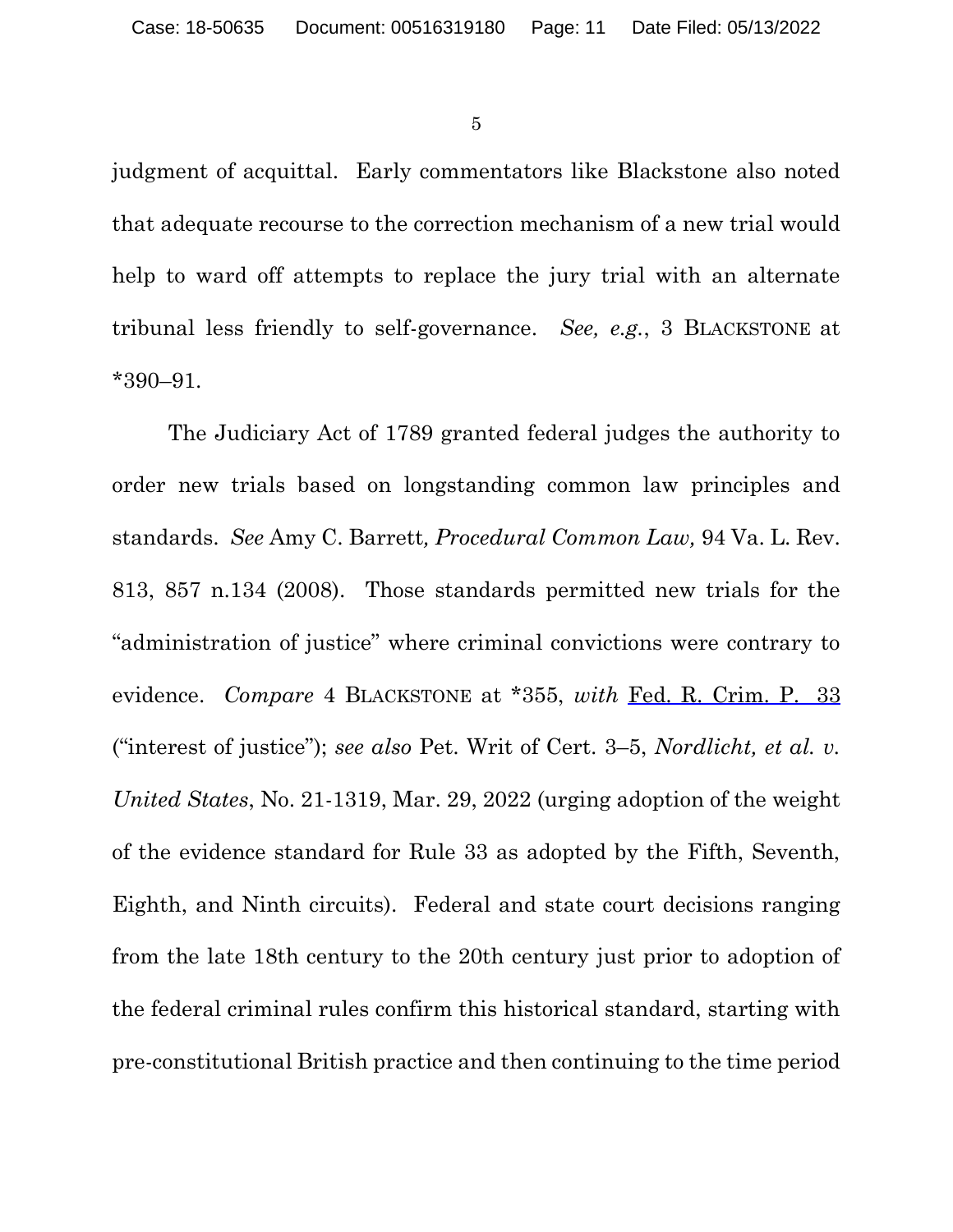of the First Federal Congress and finally the adoption of the modern federal criminal rules.

The availability of new trials has provided protection over centuries for criminal defendants convicted of a wide range of defenses, including some of the most vulnerable members of society such as free people of color convicted under questionable evidence in pre-Civil War southern and border states. *See infra* Part I.B.3. The Court should affirm the district court's interpretation of the "new trial" standard here, consistent with this Court's precedent affirming broad federal district court discretion to grant a second jury trial where a verdict was against the weight of the evidence under the text of Federal Rule of Criminal Procedure 33. This Court's weight of the evidence standard is consistent with an unbroken line of historical context dating back to the First Congress's enactment of new trial authority in the 1789 Judiciary Act. Rule 33 preserved the availability of new trials in the "interest of justice," reflecting the provision of new trials under British and American practice from the time of Blackstone when new jury trial review was provided for convictions contrary to evidence to further the "administration of justice."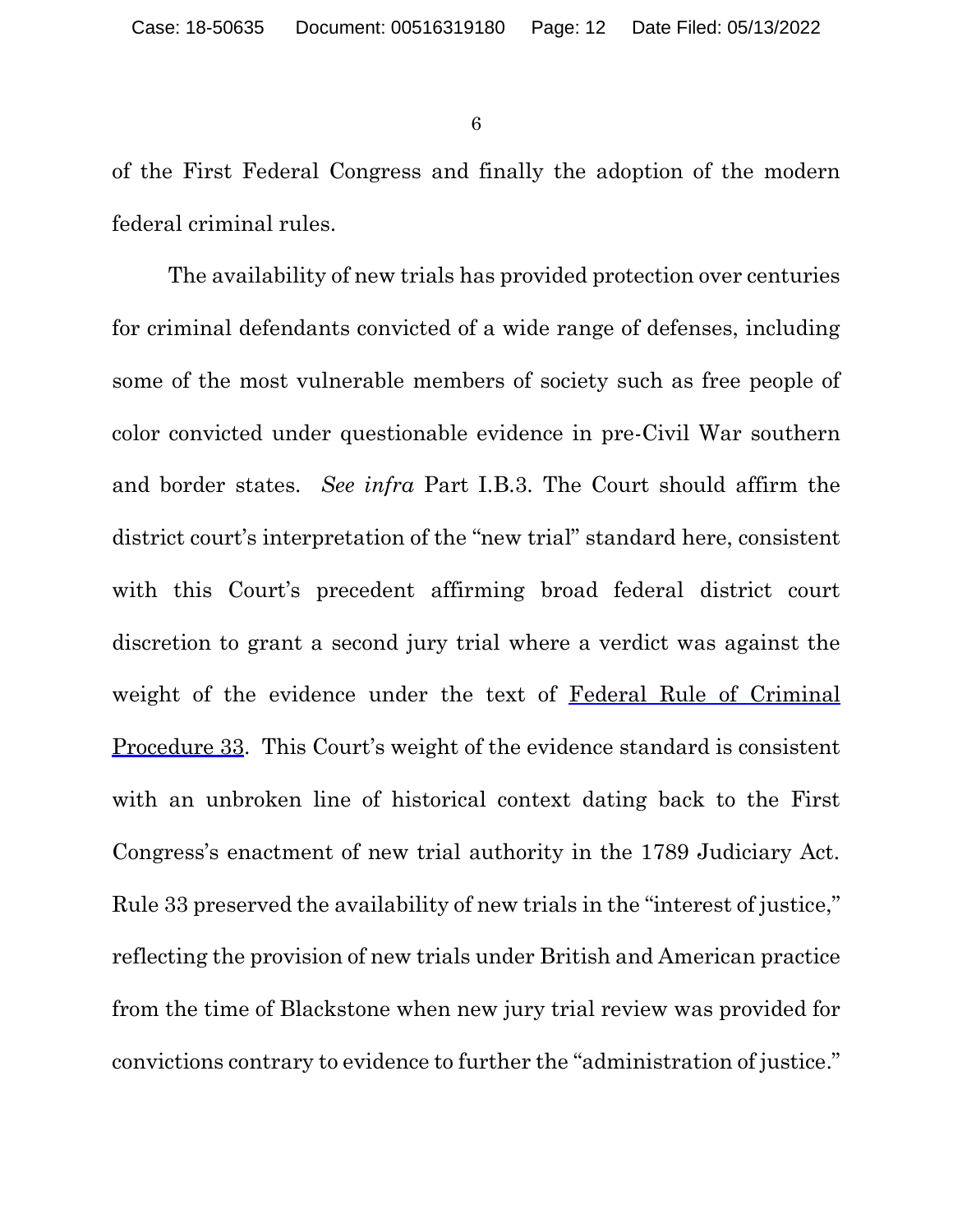#### **ARGUMENT**

The common law tradition reflected in Federal Rule of Criminal Procedure 33 authorized new trials in cases of convictions contrary to evidence in order to preserve the jury trial as a reliable bulwark of liberty. Some lower courts, however, have mistakenly viewed this longestablished authority as in tension, if not in conflict, with the jury trial right. This case provides the Court with the opportunity to clarify circuit precedent on the proper, broad scope of district court discretion under the Rule 33 "new trial" standard consistent with the core purposes of the criminal jury trial protection.

A ruling here that is consistent with this Court's longstanding, discretionary weight of the evidence standard would ensure that new jury trials are fully available within the terms of Rule 33 to review convictions short of a judge overriding the jury to issue his own judgment. *Compare* Fed. R. Crim. P. 33 (new trials), *with* Fed. R. Crim. P. 29 (judgment of acquittal ("JOA")). Broad availability of new trials places properly significant emphasis on the role of the criminal jury trial within our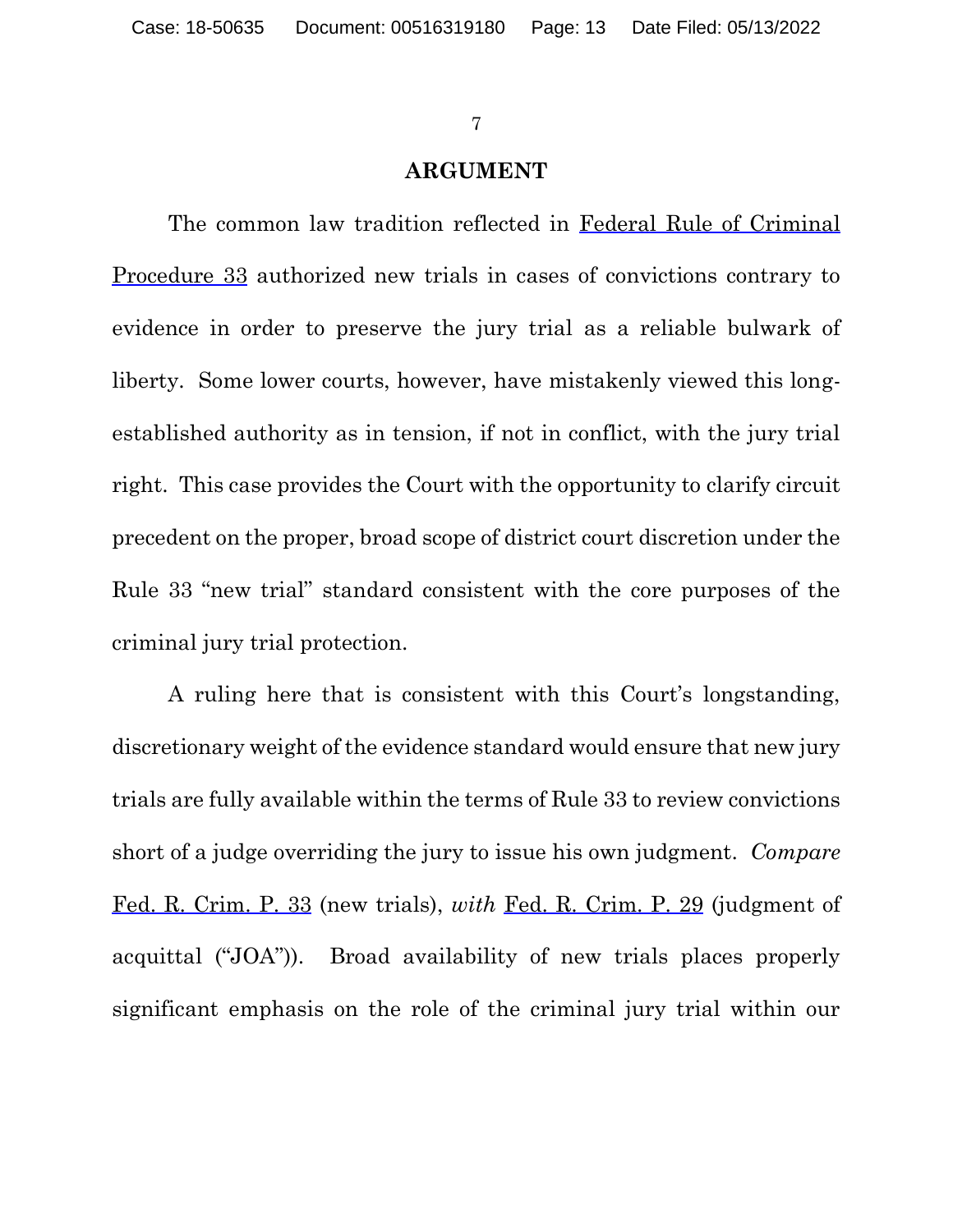federal system and protects that right from encroachment through application of the Rule 29 judgment of acquittal standard.

## **I. There Was a Common Law Tradition of Courts Granting New Criminal Trials Where the Verdict Was Contrary to the Evidence.**

The common law English tradition recognized that courts could grant new criminal trials in the "interests of justice," including where, in the trial judge's opinion, "the jury have brought in a verdict without or contrary to evidence, so that he is reasonably dissatisfied therewith." 3 BLACKSTONE at \*387. Judges thus had discretion to assess and weigh the evidence presented at trial and to order a new trial when the verdict was "contrary to evidence," rather than to simply direct acquittal, which required a much higher evidentiary threshold. *See* Parts I.A, I.C, *infra*.

At the founding, America's federal and state courts followed this English common law tradition. *See* Part I.B.2–3, *infra*. *Cf. Ramos v. Louisiana*, 140 S. Ct. 1390, 1411 (2020) (Kavanaugh, J., concurring in part) (noting U.S. constitutional analysis's generally heavy reliance on Blackstone and incorporation of significant aspects of British practice); *District of Columbia v. Heller*, 554 U.S. 570, 593–94 (2008) (similar).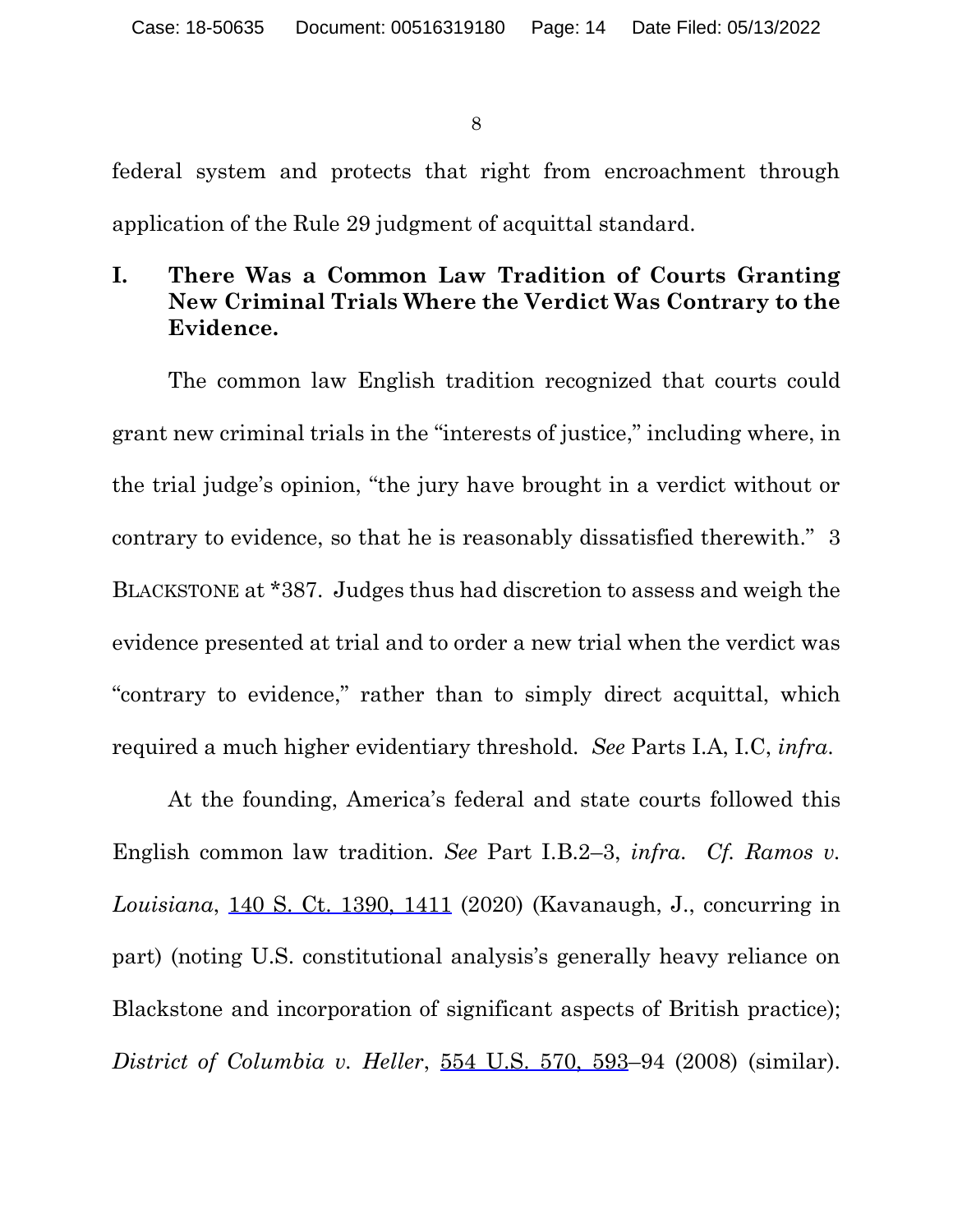Section 17 of the Judiciary Act of 1789 expressly codified the power by declaring that "all the said courts of the United States shall have power to grant new trials … for reasons for which new trials have usually been granted in the courts of law," Judiciary Act of 1789, ch. 20, 1 Stat. 73 § 17, and federal courts granted new trials where the verdict was contrary to the evidence. As part of their inherent powers, state courts routinely ordered new criminal trials—at times in cases with especially vulnerable defendants like free people of color in pre-Civil War southern and border states—where the trial evidence was "doubtful." *See* Part I.B.3, *infra*.

The relevant federal statutory language for granting new trials remained unchanged for over 150 years. *See United States v. Smith*, 331 U.S. 469, 472 n.1 (1947) (quoting 28 U.S.C. § 391 (1940)). When the Federal Rules of Criminal Procedure were promulgated in the 1940s, longstanding practice was codified in what would become Rule 33. *See* Part II, *infra*. There is accordingly a largely unbroken historical link between English judges' common-law power to grant new criminal trials where the verdict was contrary to evidence and federal judges' power to do so today under Rule 33.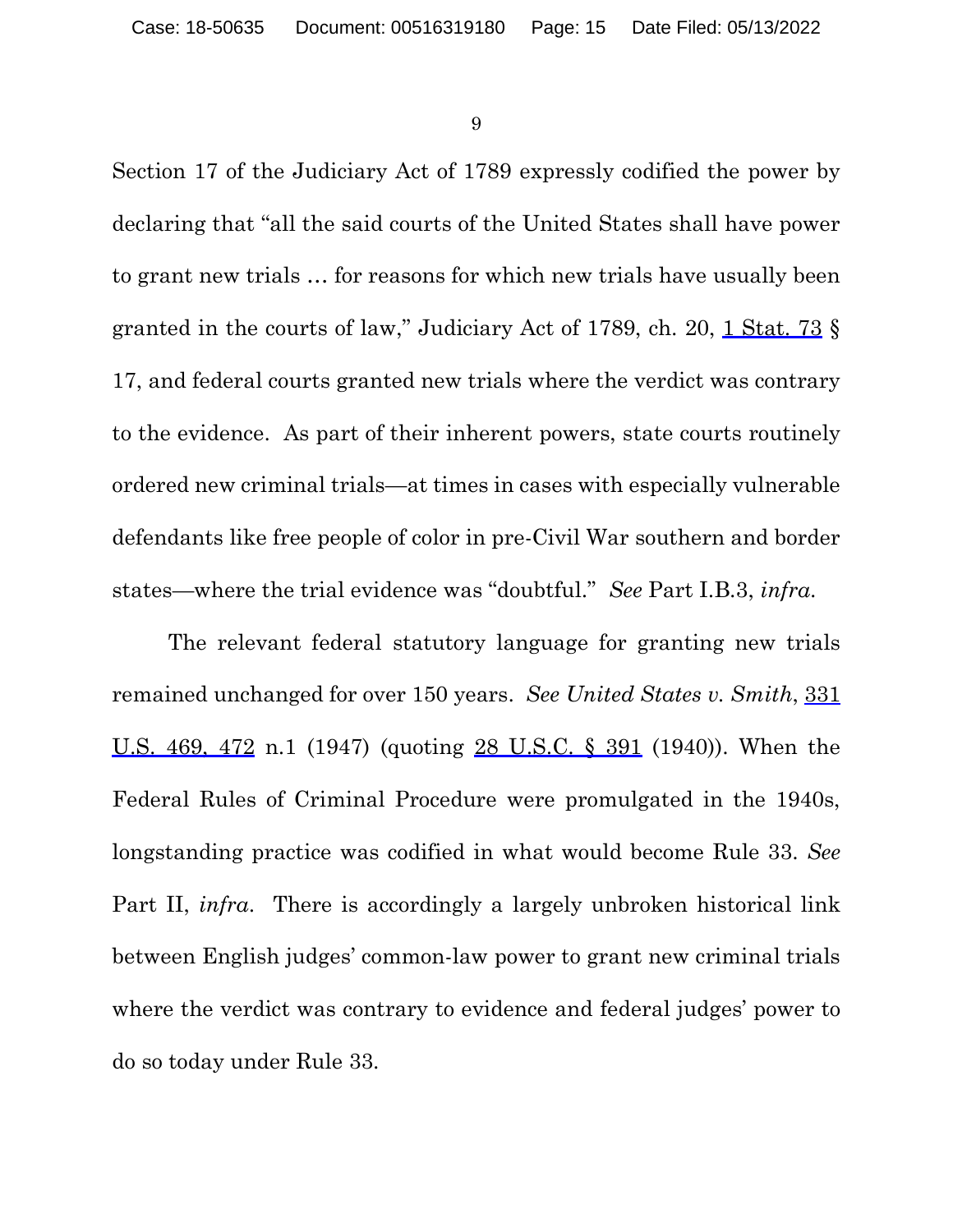## **A. The English Common Law Provided for New Trials to Review Convictions Contrary to Evidence to Further Justice and Preserve the Important Functions of Criminal Jury Trials.**

Blackstone traced to the fourteenth century the king's courts' "exertion of the  $\parallel$  superintendent power $\parallel \ldots$  in setting aside the verdict of a jury and granting a new trial." 3 BLACKSTONE at \*387–88. This power came to be defined by a "necessary for justice" standard. 3 *id.* at \*391; *see, e.g., Bright v. Enyon* (1757) 97 Eng. Rep. 365 (KB) (allowing the grant of a new trial "when there is a reasonable doubt, or perhaps a certainty, that justice has not been done"); *The Queen v. The Corporation of Helston* (1795) 88 Eng. Rep. 693, 694 (KB) ("[T]he ground and foundation of granting new trials, when either the Judge or the jury are to blame, is one and the same, viz. doing justice to the party.").

Six causes justified granting a new trial including where "it appears by the judge's report . . . that the jury have brought in a verdict without or contrary to evidence, so that he is reasonably dissatisfied therewith." 3 BLACKSTONE at \*387. The discretionary powers of the court to grant a new trial on that ground were frequently extended and "very commonly" available. *See* 3 *id.* at \*373–75 (emphasis omitted). The broadest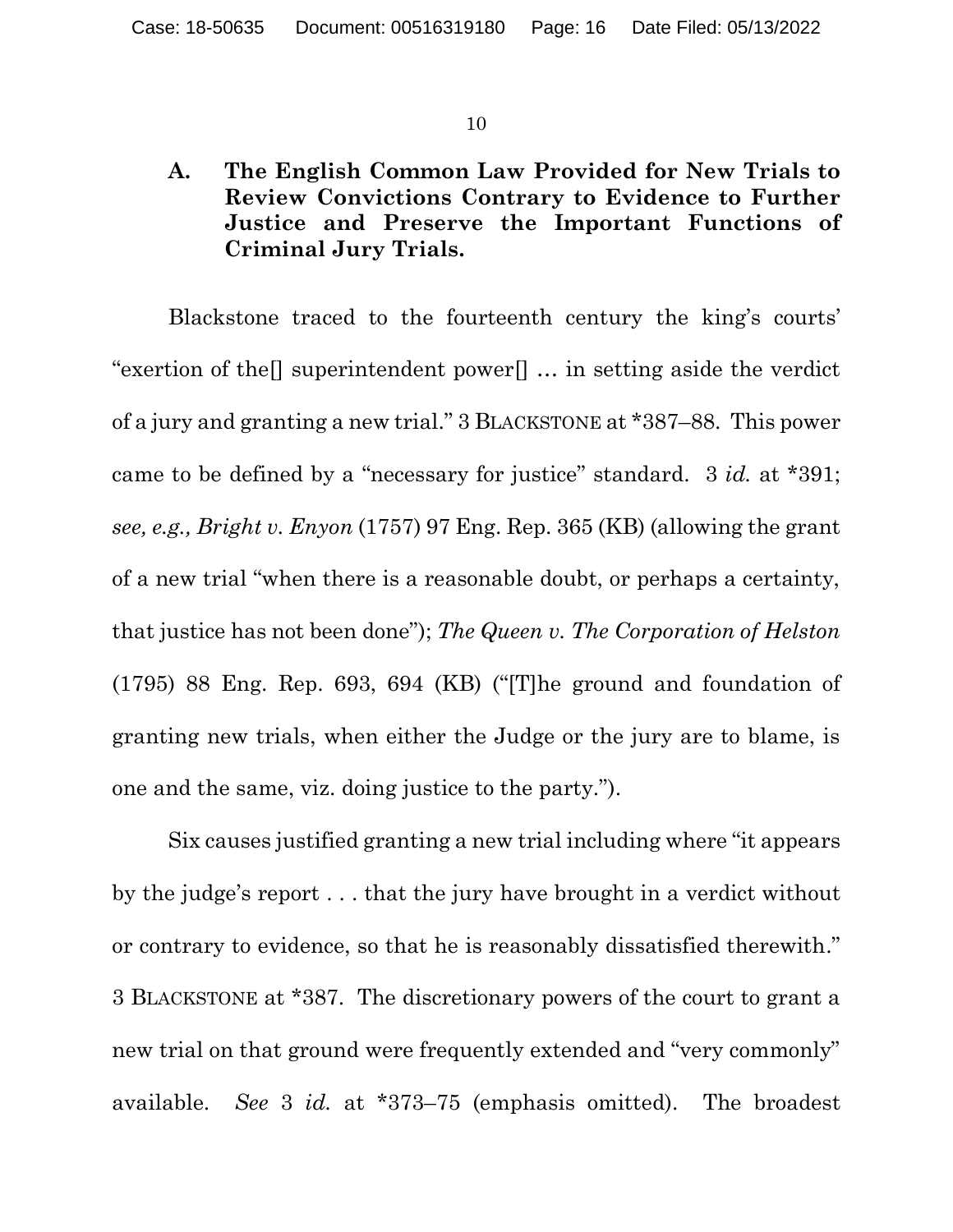application of this "contrary to the evidence" rationale appeared in the court of common pleas, where the court rested its decision to grant a new trial entirely on the trial judge's opinion of the facts. *See Smith v. Hancock* (1648) 82 Eng. Rep. 592 (C.P.).

The securing of the integrity of jury trials through new trial review was designed to further "[t]he impartial administration of justice." *See* 3 BLACKSTONE at \*379.English courts awarded second trials for errors such as verdicts contrary to evidence "in all cases of moment" where justice had not been done upon the first trial. *See* 3 *id.* at \*389.

The common law provision of new trials extending from English practice to American law was grounded in deep respect for the jury trial as critical to self-governance and liberty. *See, e.g.*, 3 *id.* at \*379 (identifying the "trial by jury" as "the glory of the English law"). The jury trial's effectiveness in safeguarding liberty nonetheless was contingent on its reliability and effectiveness. As much as jury trials were essential to keep convictions out of the exclusive hands of aristocratic judges, unbridled jury power left entirely up to the "multitude" without review was thought to be "capricious." 3 *id.* at \*379–80.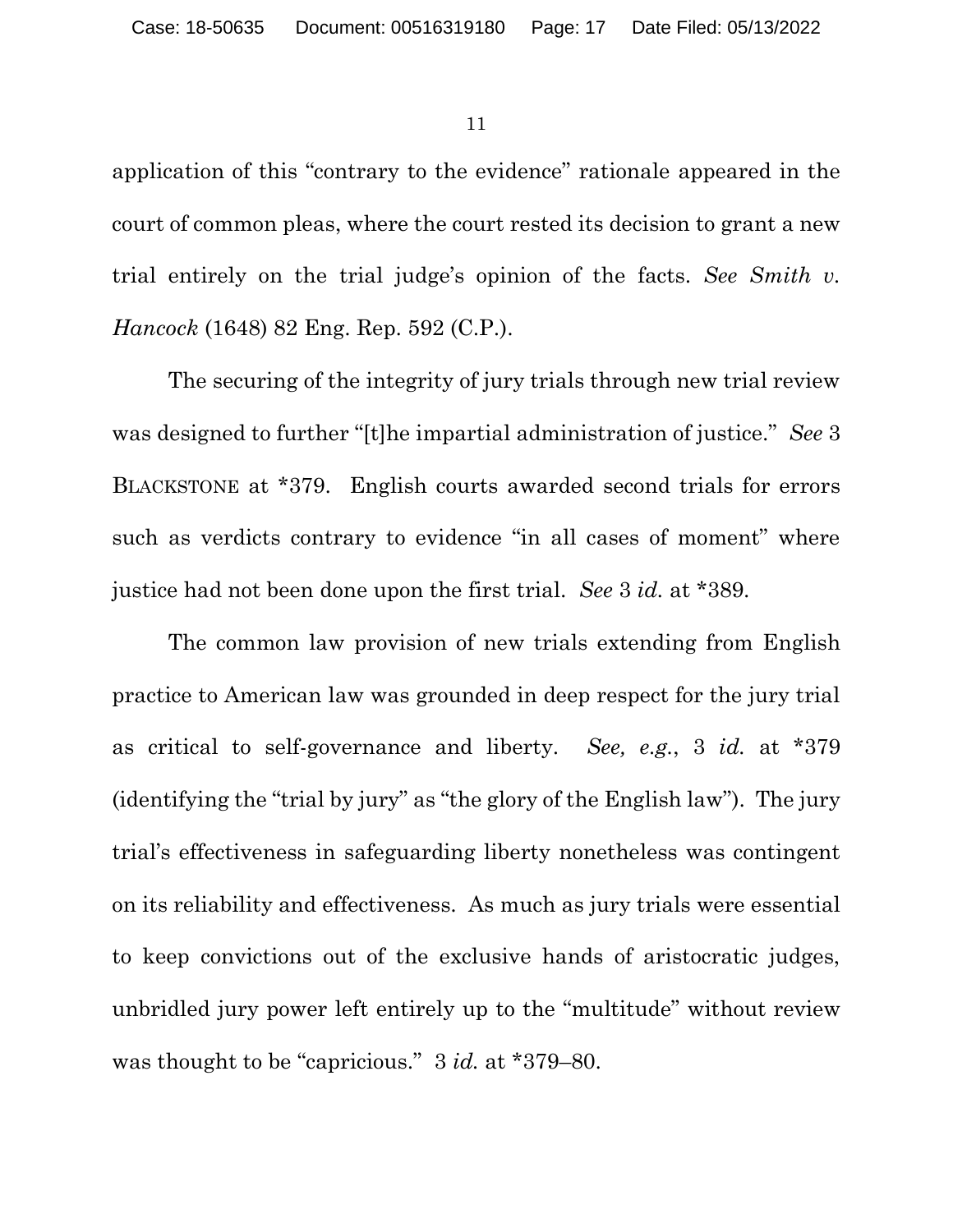Therefore, the common law protected the jury trial system through the backstop of new trials, which perfected the jury trial right by offering a rehearing without prejudice. *See* 3 *id.* at \*373–79, 389–91 (assigning questions of law to judges and questions of fact to juries, subject to new trials in cases of error such as verdicts contrary to evidence). *Cf.* STORY § 1758 (noting that early State law at times relied on "one jury to review another jury's determination," waiting for the agreement of two verdicts before ruling on certain issues). In the United States, Justice Joseph Story echoed Blackstone's sentiment that jury verdicts provide a "double security against the prejudices of judges" who may be partial to the government only if there is a means to guard "against a spirit of violence and vindictiveness on the part of the people" of the jury. *See id.*

Although it may have had its origins in civil cases, the same new trial authority extended to criminal cases. The King's Bench could order a new trial when "contrary to evidence[,] the jury have found the prisoner guilty." 4 BLACKSTONE at \*354–55; *see R. v. Smith* (1681) 84 Eng. Rep. 1197 (KB) (granting a new trial after defendant found guilty of perjury "against the direction of the [lower court] judge"); *R. v. Simons* (1751) 96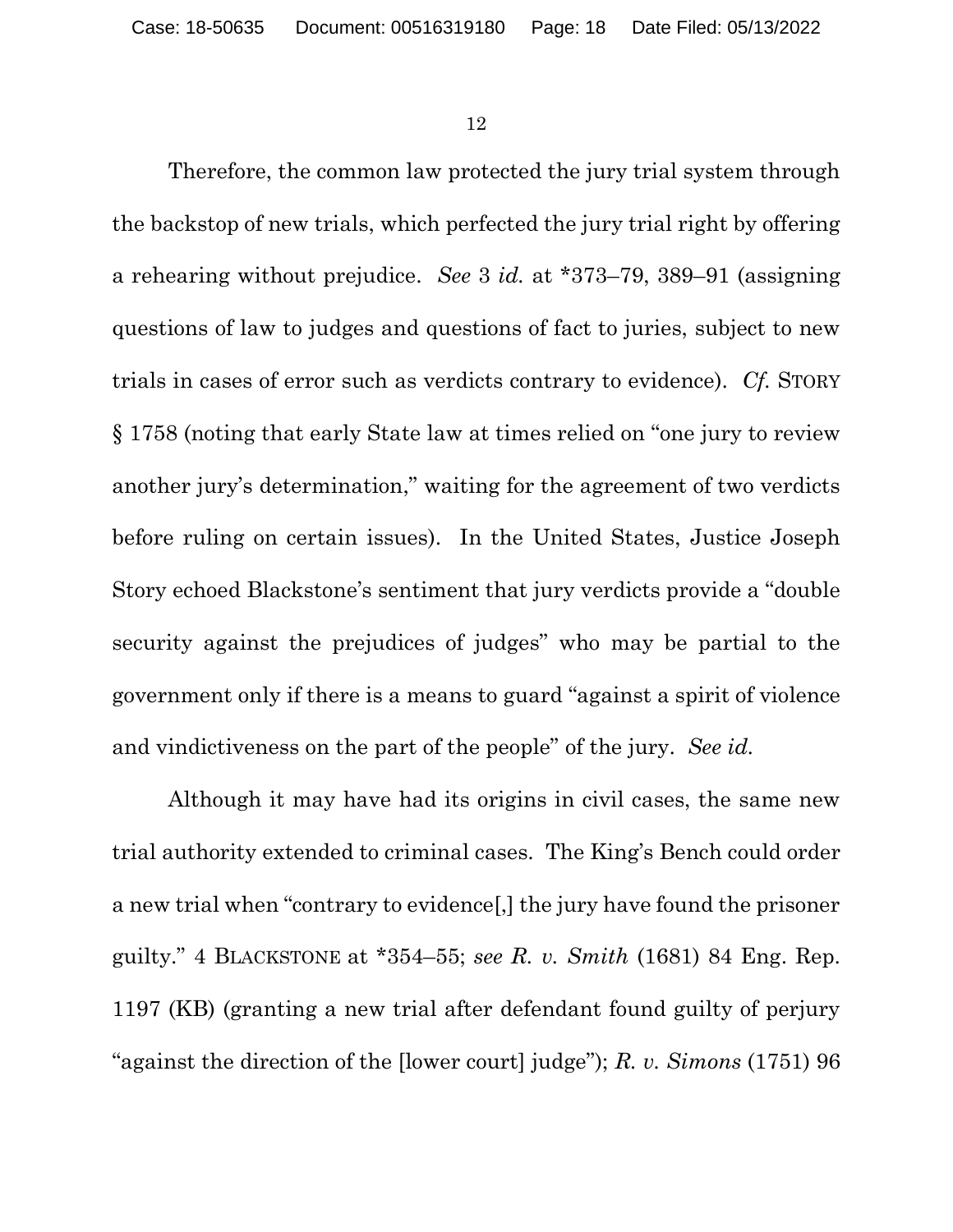Eng. Rep. 794 (KB) (granting a new trial when the jury verdict was "contrary to the directions of the Judge in a matter of law"). New jury trials guarded against unjust, overzealous prosecution and were available in cases of conviction but not acquittal. *See* 4 BLACKSTONE at \*233; *see also, e.g.*, *R. v. Read* (1661) 83 Eng. Rep. 271 (KB) (observing that new trials could be granted "on good cause" to challenge a conviction but not for the government to contest acquittal).

The case here arises in the very context for which new trial motions were originally intended—protection from potential over-conviction contrary to the weight of evidence. *See* Appellee's En Banc Brief at 4–5 (discussing the district court's grant of a new trial to review conviction). The Rule 33 language of "justice" parallels the "administration of justice" purposes of the Blackstone-era new trial motions. *Compare* Fed. R. Crim. P. 33, *with* 3 BLACKSTONE at \*379. Rule 33 motions consequently should be tied to a weight-of-the-evidence standard analogous to the contraryto-the-evidence standard of the common law.

**B. Congress Adopted the English Common Law New Trial Standard in the Judiciary Act of 1789.**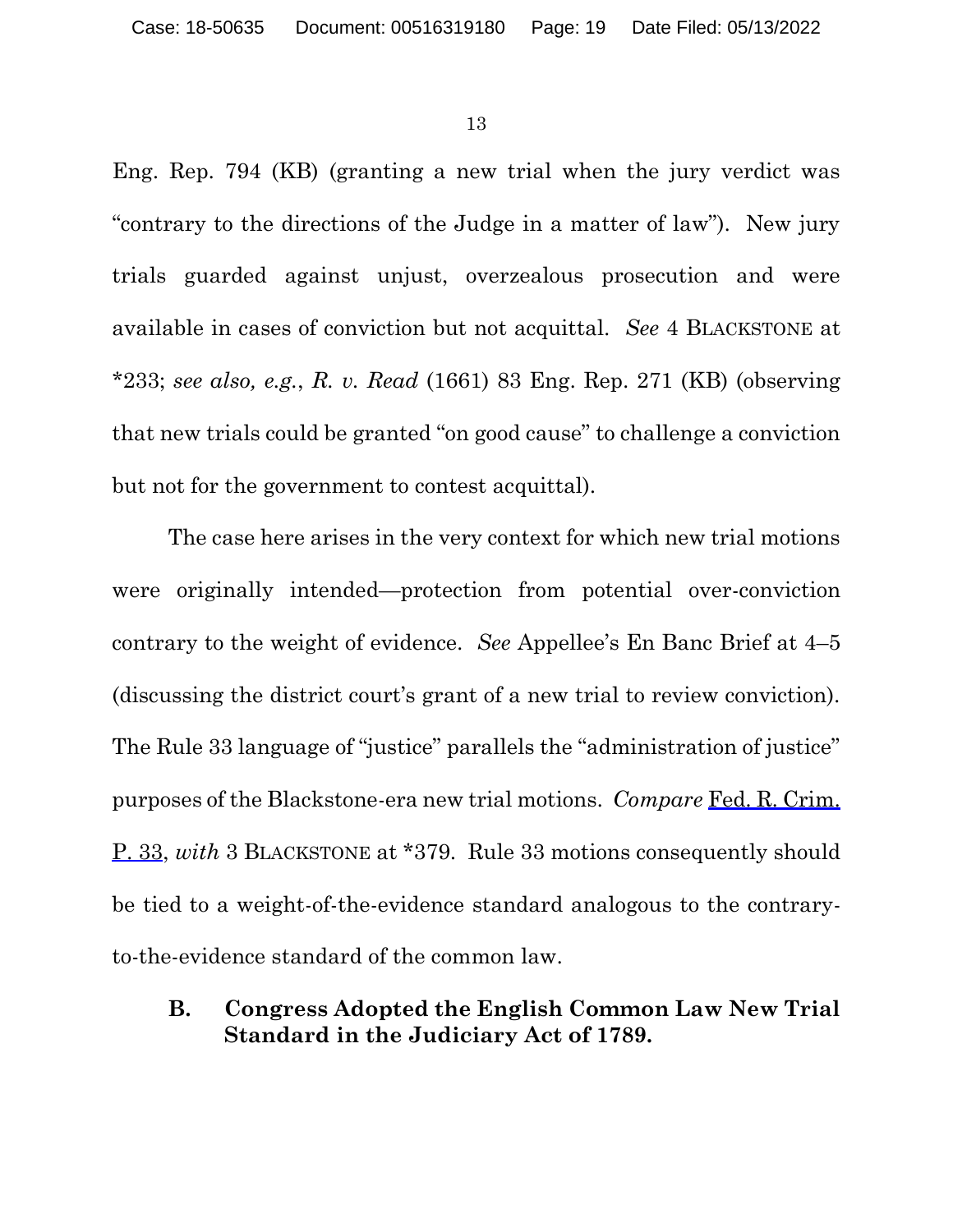**1. Congressional Authorization of New Trials for Convictions Contrary to Evidence Reflected the Constitution's Adoption of the British Common Law Commitment to the Criminal Jury Trial as Critical for Self-Governance.** 

The common law jury and new trial practice present at the time of Blackstone heavily influenced the American system. Similar to their English predecessors, Founding-era Americans generally strongly favored jury trials, viewing them as a critical component of selfgovernance. *See* AKHIL REED AMAR, THE BILL OF RIGHTS 83–84 (1998) (noting, for example, that all state constitutions drafted from 1776 through 1787 uniformly mandated criminal jury trials). *See also* A. DE TOCQUEVILLE, DEMOCRACY IN AMERICA 282–83 (Alfred A. Knopf ed., 1951) ("The system of the jury, as it is understood in America, appears to me to be as direct and as extreme a consequence of the sovereignty of the people as universal suffrage."); STORY § 1762 (the criminal jury trial "is conceded by all to be essential to political and civil liberty").

Article III, section 2 of the Constitution expressly required jury trials in federal criminal cases. The Bill of Rights further secured the grand jury and petit juries for the accused. *See* U.S. CONST. amends. v–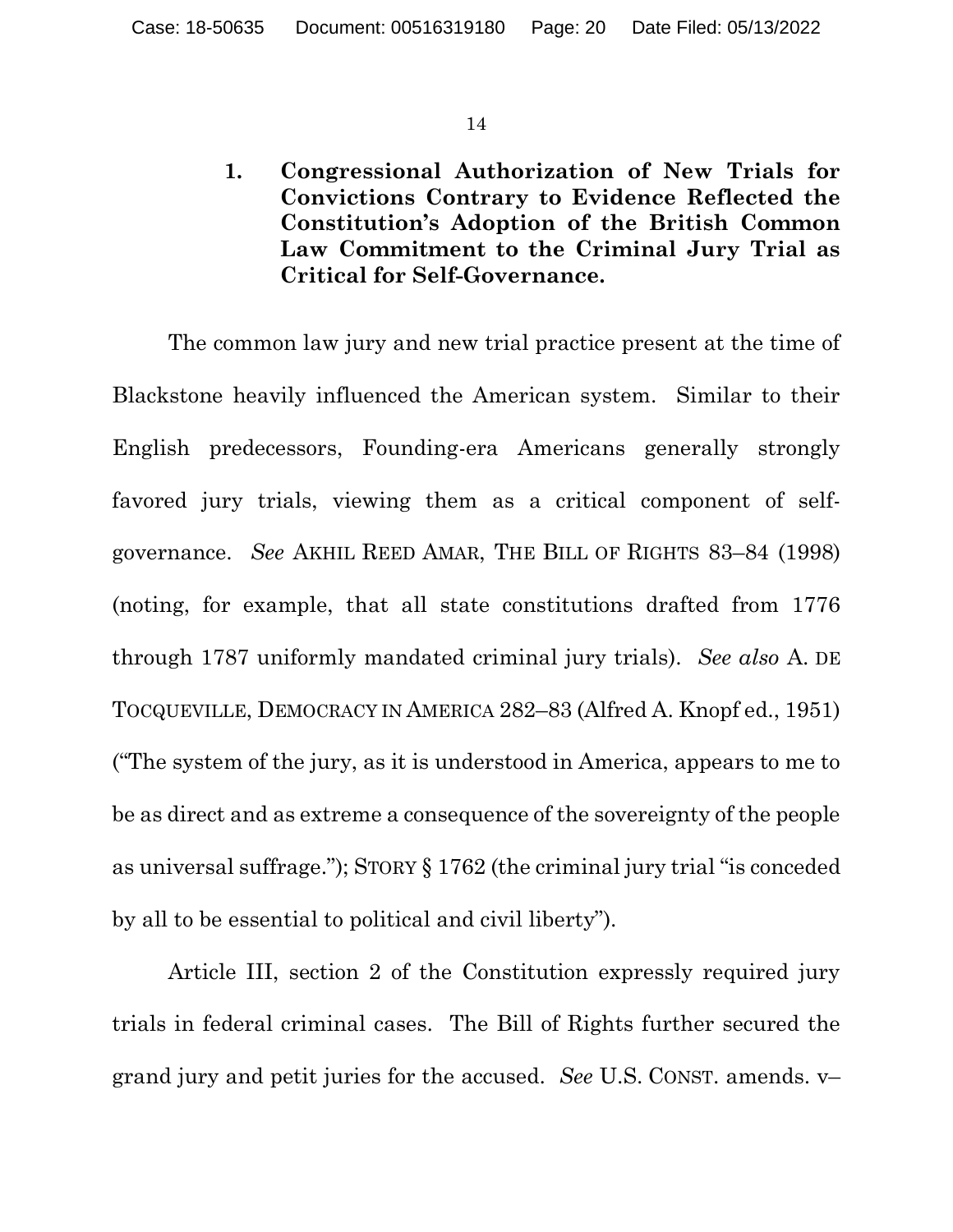vi. The Seventh Amendment expressly provided for civil jury trials. *See id.* amend. vii.

Neither provision expressly addressed the trial court's rule in supervising the jury and the authority to grant new trials. But the First Congress provided that protection. The Constitution assigned Congress the power to create and regulate inferior tribunals including the power to craft federal rules of procedure. *See id.* art. I, § 8, cl. 9 (inferior tribunals); *id.* art. I § 8, cl. 18 (Necessary and Proper Clause); *id.* art. III, § 1; *see also Hanna v. Plumer*, 380 U.S. 460, 472 (1964); Barrett, *Procedural Common Law*, 94 Va. L. Rev. at 839–40 & n.77 (discussing congressional authority over federal court procedural rules).

In 1789, the same week that it considered the jury trial features of the Bill of Rights, Congress authorized courts to grant new trials in all "cases where there has been a trial by jury for reasons for which new trials have usually been granted in the courts of law." Judiciary Act of 1789, § 17; *see also* AMAR, THE BILL OF RIGHTS at 89, 96–97 (highlighting the jury trial's prominence in the Bill of Rights). Thus, right from the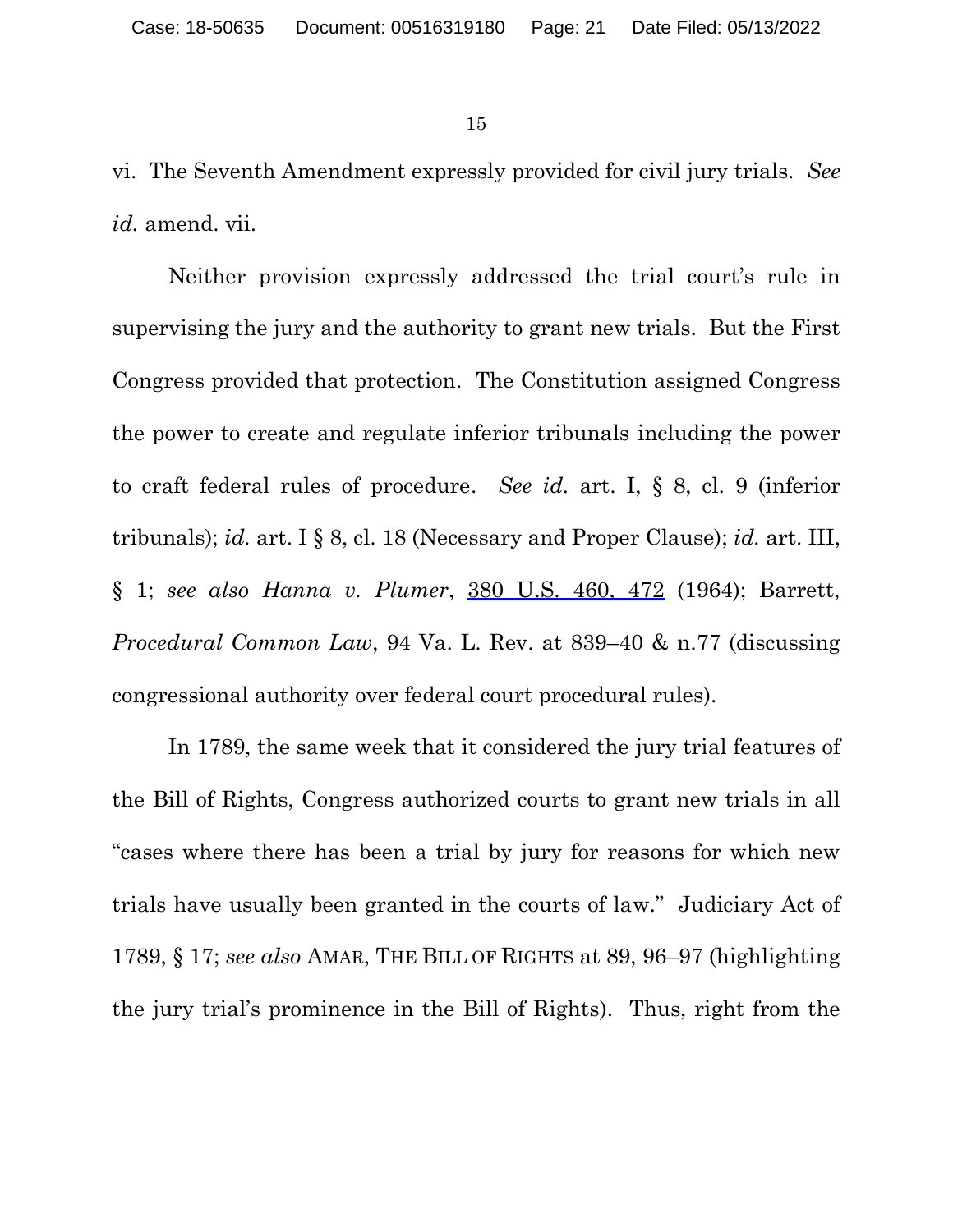start, the judge's power to order a new trial was part and parcel of the institution of the federal jury trial.

Also, right from the start of federal practice, the discretion to order new trials incorporated the common law power to weigh the trial evidence. The Judiciary Act of 1789 contained two sections outlining the broad contours of procedural new trial requirements. In addition to section 17's authorization of new trials for all reasons for which courts of law usually granted them, section 18 gave trial judges the discretion to decline to issue certificates permitting new trial petitions in civil cases. *See* Judiciary Act of 1789, 1 Stat. 73, 83, §§ 17-18 (requiring that a petition for a new trial be accompanied by "a certificate thereon from either of the judges of [the deciding court], that he allows the same to be filed, *which certificate he may make or refuse at his discretion*").

As then-Professor Barrett explained, the open-ended text of Section 17 was designed to incorporate the pre-existing common law. *See* Amy C. Barrett*, Procedural Common Law,* 94 Va. L. Rev. at 857 n.134. In exercising this power, federal courts applied the same "interest of justice" standard that had come to define the English common law. Early 19th-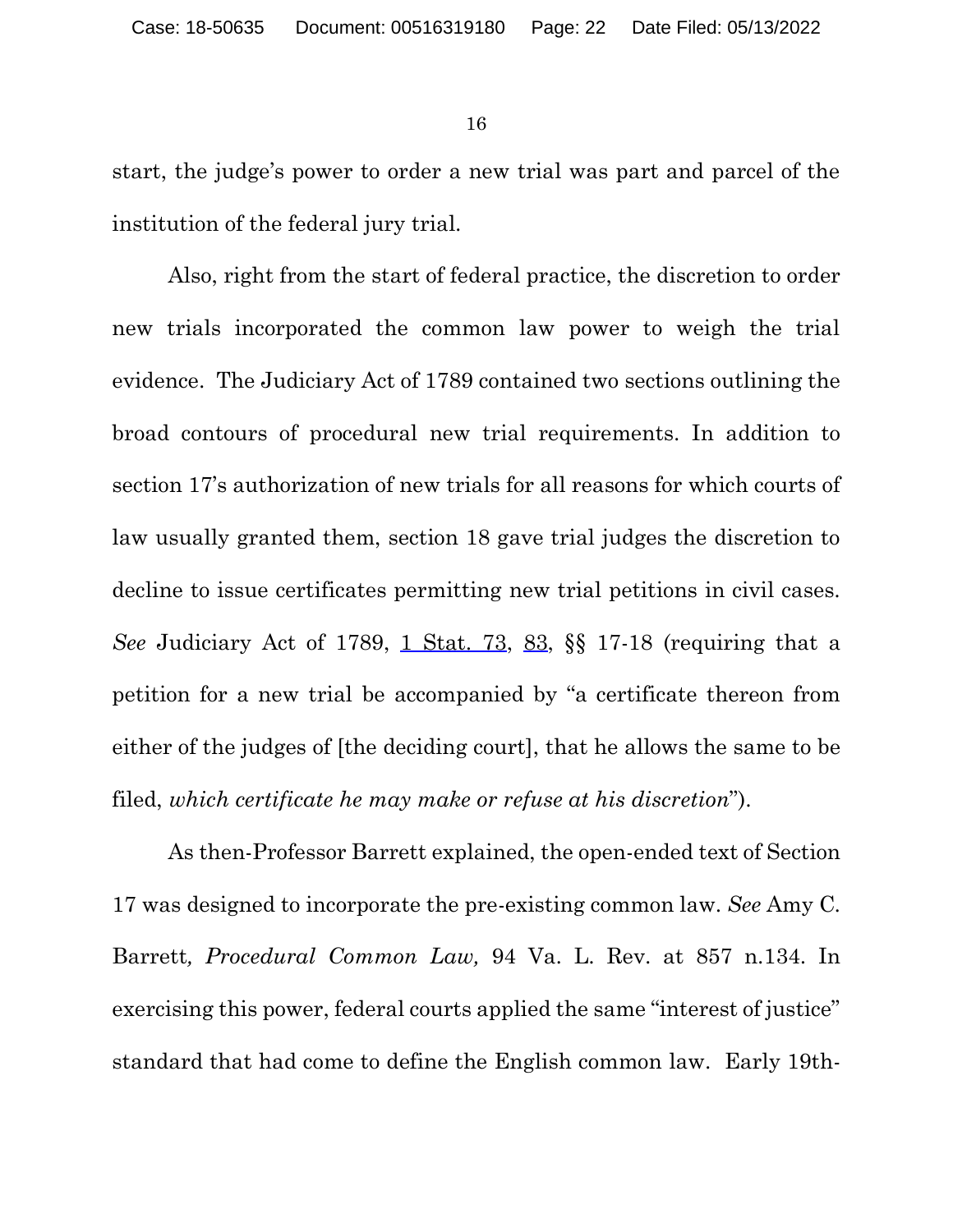century analysis was consistent with this view. Justice Story had observed that jury factfinding could be reexamined only according to the rules and modes of the common law. *See* STORY § 1764. The Supreme Court in 1807 observed that trial by jury generally is fleshed out by reference to the common law. *See Ex Parte Bollman & Ex Parte Swartwout*, 8 U.S. (4 Cranch) 75, 80 (1807).

## **2. Early Federal and State Opinions Demonstrated that the American New Trial Standard Reflected the Interest of Justice Standard, Permitting New Trials Where Verdicts Were Contrary to Evidence.**

Federal cases specifically applying the new trial standard similarly suggest the understanding that the Judiciary Act's new trial provision embodied an interest-of-justice standard. For example, while riding circuit in 1799, Justice James Iredell granted a new trial in a criminal case for treason. Although the error in that case involved a question of law, Justice Iredell observed that a new trial was warranted wherever "injustice" otherwise would result. *United States v. Fries*, 3 U.S. (Dall.) 515, 518 (C.C.D. Pa. 1799). Judge Richard Peters disagreed with Justice Iredell's view of the evidence but nonetheless "acquiesced" in the grant of a new trial because "the interests of public justice, and the influence of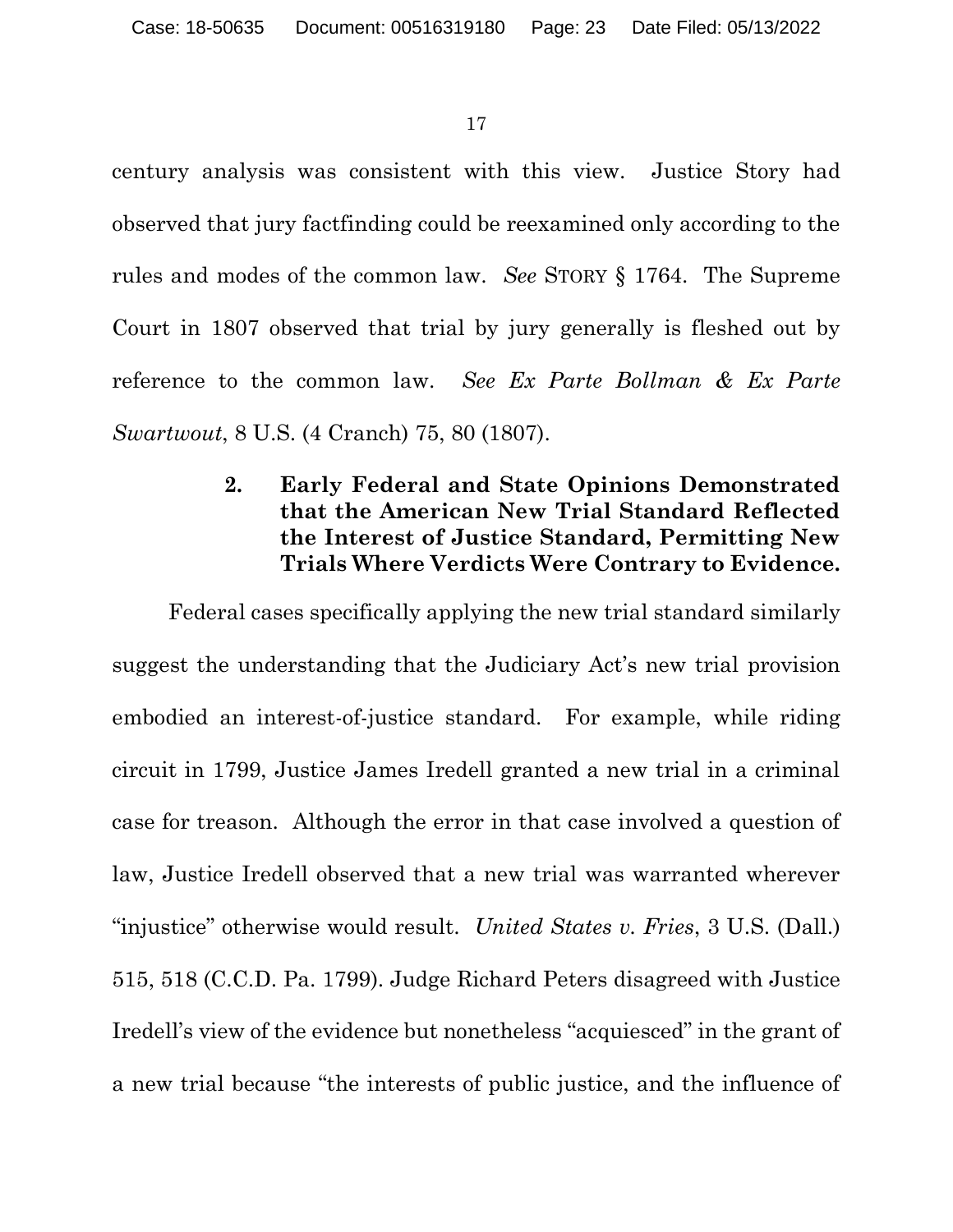$\overline{a}$ 

18

public example, would not be impaired by the delay of a new trial." *Id.* at 519.

In the mid-19th century, Justice Robert Grier, riding circuit, held that a new criminal trial could be granted "if the principles of accustomed and essential justice invite [the] action." *Harding*, 26 F. Cas. at 137 (Grier, J., Circuit Justice). In ordering a new trial in a murder case, he explained, "The defendant, before sentence can be pronounced on him, has a right to the judicial determination of his guilt by the court, as well as by the jury. If the verdict does not satisfy the conscience of the judge, the prisoner is entitled to a new trial. … The judge, himself, at the very latest moment, may, sua sponte, award a new trial" and there was no record of case law within the circuit "in which a new trial ha[d] been refused for the want of authority in the court to grant it." *Id.* at 136–37.2

<sup>2</sup> Decisions by the U.S. Supreme Court confirm that the 19th-century power to grant a new trial was within the discretion of the trial judge. In multiple 19th-century opinions involving civil jury trials, the Supreme Court refused to issue a writ of error to address a trial court's grant a new trial on the ground that such a decision was within trial judge's discretion. *See, e.g.*, *Crumpton v. United States*, 138 U.S. 361, 363 (1891) (emphasizing that the trial judge's decision whether to grant a new trial motion was a "matter of discretion" and collecting cases that well-settled this principle); *Freeborn v. Smith*, 69 U.S. 160, 176 (1864) ("[O]ur decision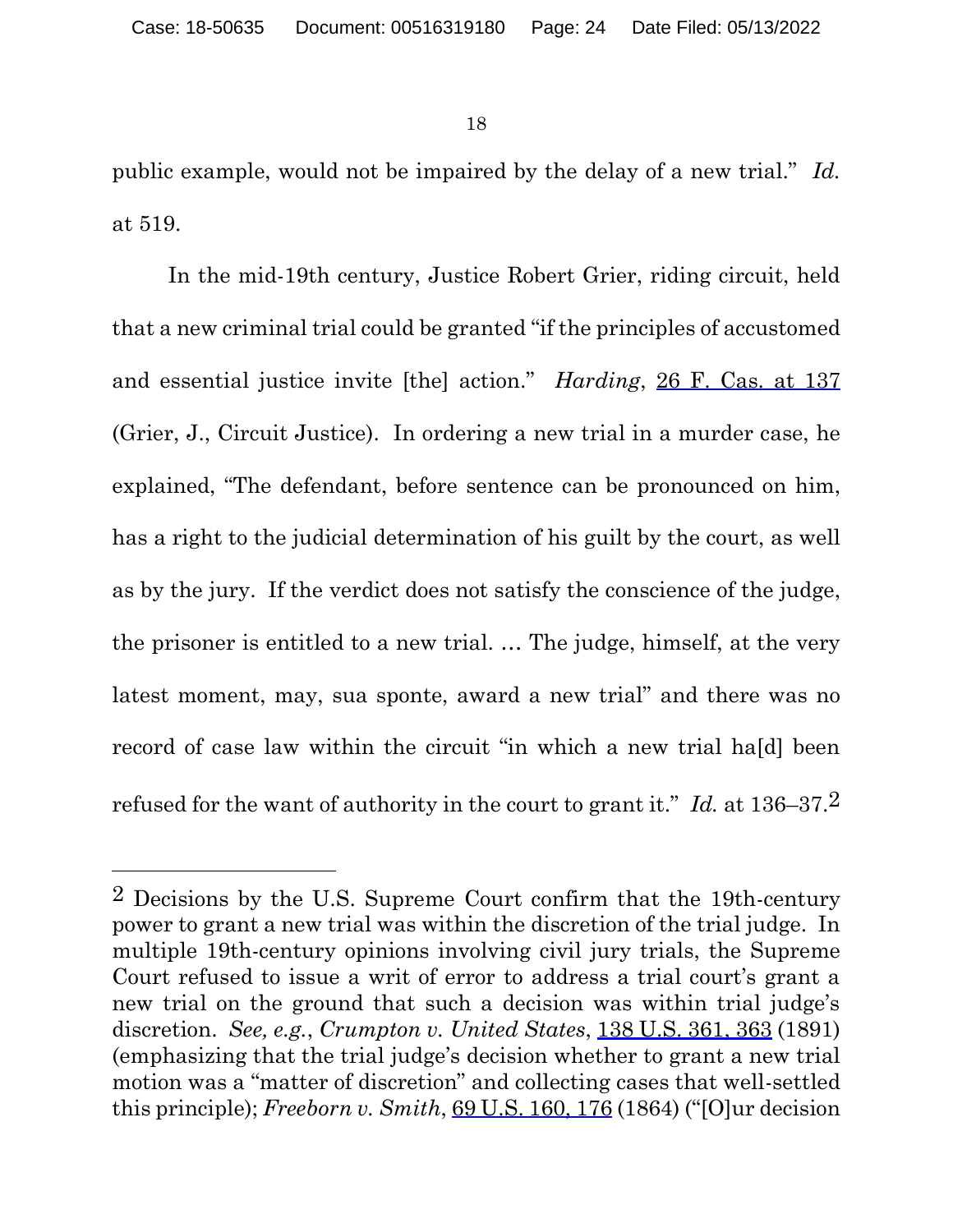$\overline{a}$ 

19

State courts also routinely granted new trials where the verdict was contrary to the evidence. *Cf. Smith v. Times Pub. Co.*, 178 Pa. 481, 509 (1897) (Williams, J., concurring) (describing "the common law rule in 1790" that a "verdict [could be] set aside either by the trial judge" or an appellate court).<sup>3</sup> For example, in 1794 a South Carolina state court granted a new criminal trial in a case involving forgery because "[a]t all events, [the disputed evidence] was a doubtful point; in which case, it was the duty of the Court to lean on the merciful side, and give the prisoner another chance for a fair trial." *Hopkins*, 1794 WL 303, at \*2.

has always been, that the granting or refusing a new trial is a matter of discretion with the court below . . . ."); *see also* Amy C. Barrett, *The Supervisory Power of the Supreme Court,* 106 Colum. L. Rev. 324, 382 n.227 (2006) (observing that the "decision whether to grant new trial [wa]s within [the] discretion of [the] inferior [federal] court").

<sup>3</sup> Justice Williams's opinion, which "traces the history of the exercise of [the new-trial power]," has long been viewed as an influential statement of the broad power to order new trials. *E.g., Aetna Cas. & Sur. Co. v. Yeatts*, 122 F.2d 350, 353 (4th Cir. 1941) (citing both English and early American cases for the proposition that the power to grant a new trial in civil cases "is not in derogation of the right of trial by jury but is one of the historic safeguards of that right") (overruled on other grounds in *Gasperini v. Center for Humanities*, 518 U.S. 415, 433 (1996), which nonetheless cited *Aetna*'s new trial description to support the proposition that the Fed. R. Civ. P.  $59(a)$  "authority is large").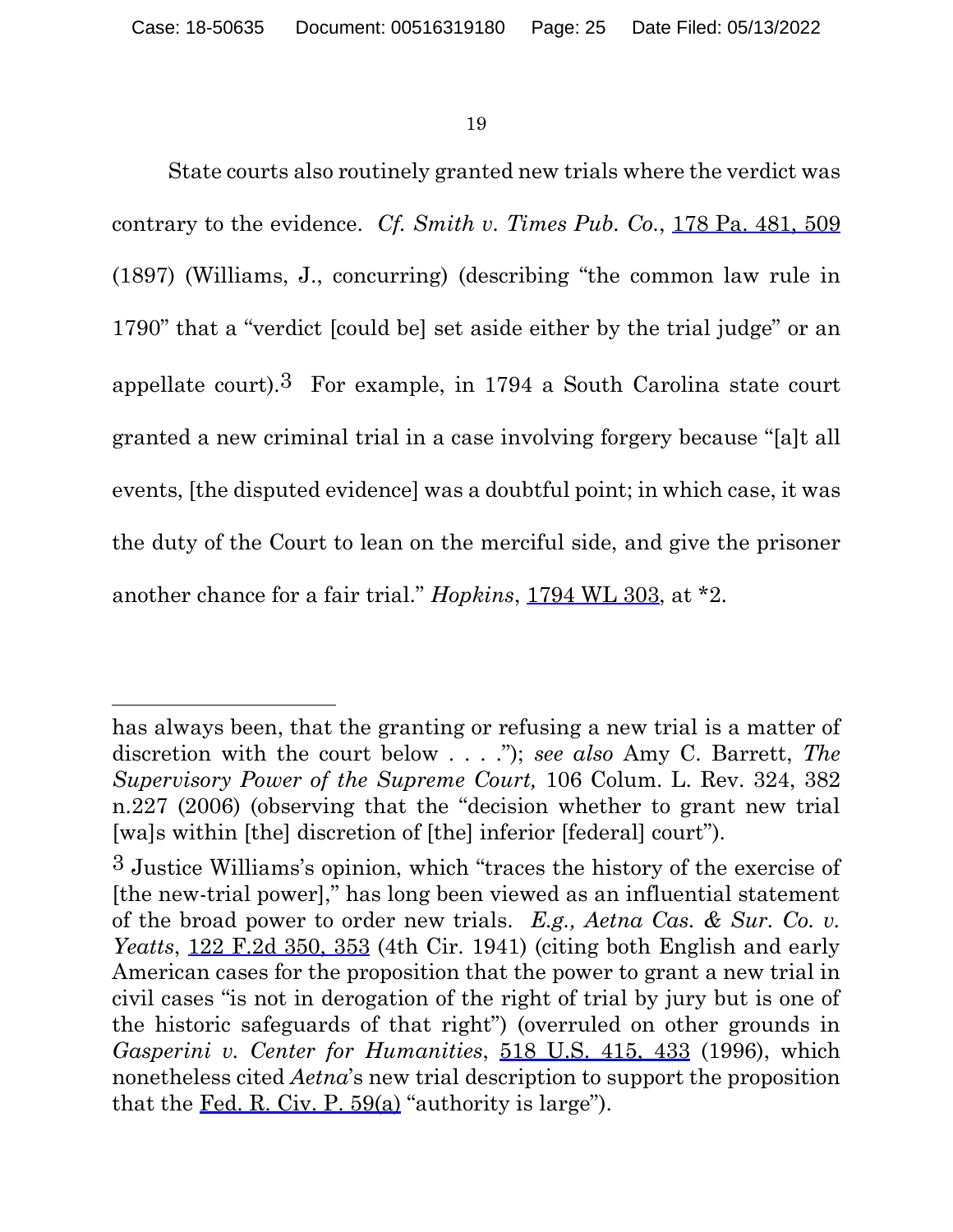In 1817, another South Carolina court granted a new trial after evaluating whether the "verdict was against the weight of evidence." *State v. Wood*, 1817 WL 584, at \*1 (S.C. Const. App. 1817). The judge observed that "in cases of conviction … it will be sometimes the duty of the court to give the prisoner the advantage of another trial." *Id.* at \*11 (reasoning that "the preponderance of testimony, being, in my opinion, greatly against the conviction, and the judge who tried the case, and enjoyed nearly all the advantages of the jury, being also of that opinion, I am of opinion a new trial ought to be granted").

A number of other state courts during that same era ordered new trials in civil and criminal cases on the ground that the weight of the evidence was decidedly against the verdict. The cases involved offenses ranging from intent to steal to forcible entry to grand larceny. *See, e.g., State v. Bird*, 1 Mo. 585, 586 (1825) ("remand[ing] for a new trial" "because the court thinks the weight of evidence is greatly in favor of the plaintiff," who had been convicted of "marking hogs, with intent to steal"); *Bird v. Bird*, 2 Root 411, 413 (Conn. 1796) (every court authorized to provide a jury trial can set aside the verdict "for just cause"). *Cf.*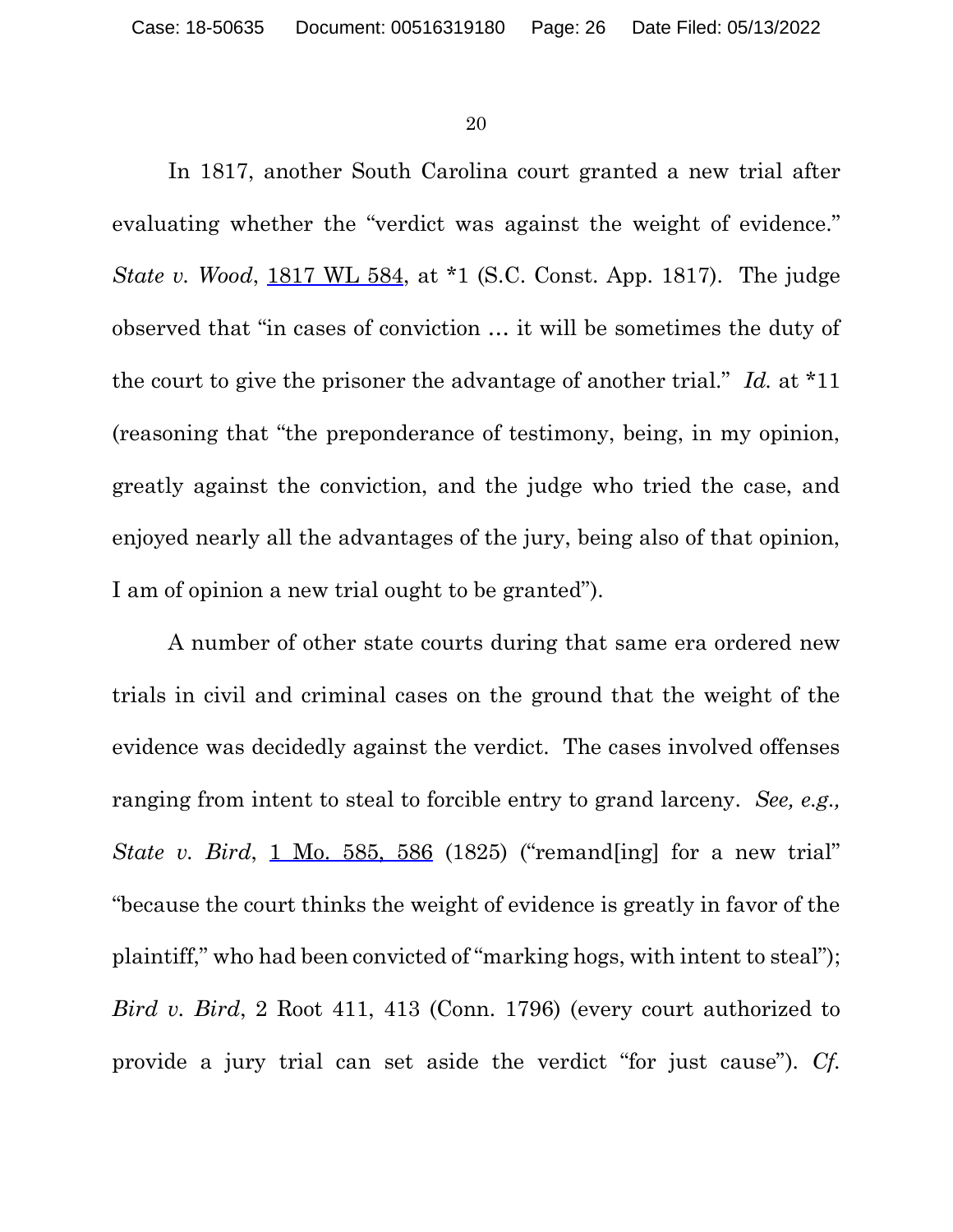*Inhabitants of Durham v. Inhabitants of Lewiston*, 4 Me. 140, 142 (1826) (describing counsel's argument in a civil case that the court had "inherent power . . . to grant new trials at common law"). *See also* Barrett, *Procedural Common Law*, 94 Va. L. Rev. at 869 n.169 (collecting and describing these cases).

## **3. The Early Case Law Granting New Trials Reveals this Category of Review Was Particularly Critical for Vulnerable Defendants, Such As Defendants of Color in Pre-Civil War Southern and Border States.**

On several significant occasions, 19th-century state courts granted new trials in cases involving particularly vulnerable defendants who had been convicted for high-profile crimes. For example, in *Ball v. Commonwealth*, the trial judge believed he could not grant a new trial for the defendant, "a free woman of colour" convicted "for the murder of a white man."  $35 \text{ Va}$ .  $726$ ,  $726$  (Va. Gen. Ct. 1837). The appellate court reversed, holding that new trials "have been often granted on the circuits, where the evidence did not warrant the finding." *Id.* at 729.

Then in *Grayson v. Commonwealth*, the General Court of Virginia ordered a new trial for an African-American convicted of murder and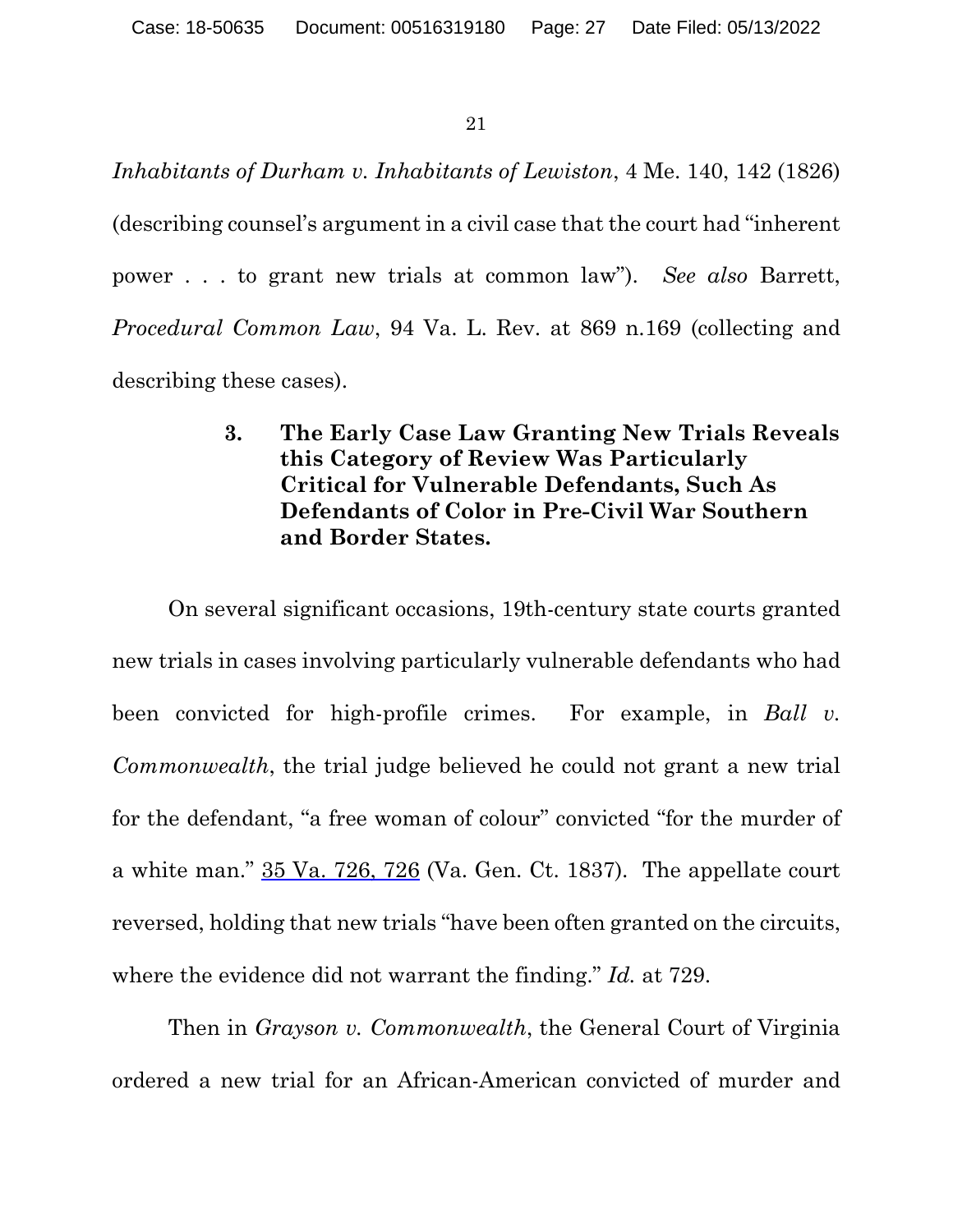sentenced to death. 47 Va. 712 (Va. Gen. Ct. 1849). The court held that "[w]here the evidence is contradictory, and the verdict is against the weight of evidence, a new trial may be granted by the Court which presides at the trial." *Id.* at 724. The court noted that motions for new trials are subject to the same rules in both criminal and civil cases. Three grounds were listed for the grant of new trials under state law-legal error, a verdict that "is contrary to the evidence," or a verdict that is "without evidence." *Id.* at 723.

In *Jerry v. State*, 1 Blackf. 395 (Ind. 1825), the Supreme Court of Indiana granted a new trial for "Jerry, a man of color," who had been sentenced to death for murder. *Id.* at 396. The prisoner had moved "for a new trial, on the ground that the verdict was contrary to evidence," which the trial court had overruled. *See id.* In this particular case, the court had given "every fair inference in favor of the verdict and judgment" and had found that "strong doubts must remain whether the testimony supports the verdict," justifying a new verdict "in a case of so much doubt." *Id.* at 398.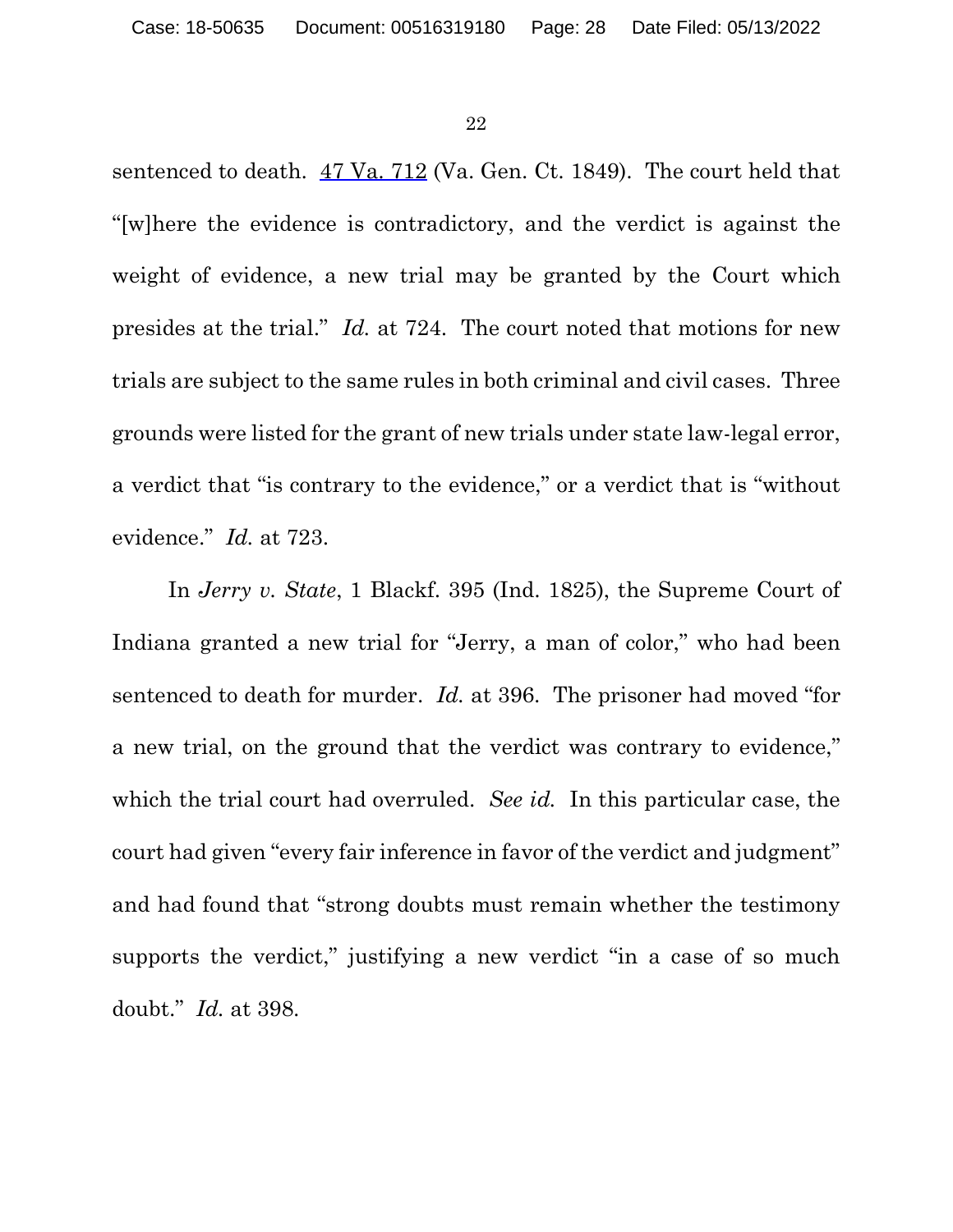Both federal and state courts therefore applied the discretionary English common law standard for ordering a new criminal trial where the evidence conflicted with the verdict. And both federal and state courts recognized that the availability of new trials constituted a critical jury trial protection for all defendants.

## **C. Federal Case Law Preceding the Adoption of the Federal Rules of Criminal Procedure Identified the Power to Grant a New Trial as Significantly More Discretionary than the Power to Direct Verdicts.**

Early federal practice further confirms that even preceding the promulgation of the JOA and new trial standards in Federal Rules of Criminal Procedure 29 and 33, courts applied distinct standards to assess a judge's power to grant a new trial versus the power to issue a directed verdict. The new trial standard was significantly more discretionary than the directed verdict requirement that facts stand against the verdict as a matter of law assessed by the judge. *See, e.g.*, *United States v. Fullerton*, 25 F. Cas. 1225, 1226 (C.C.S.D.N.Y. 1870) (new trial warranted where a "verdict was against the evidence" but acquittal may be directed only if "a verdict of guilty would not be warranted by the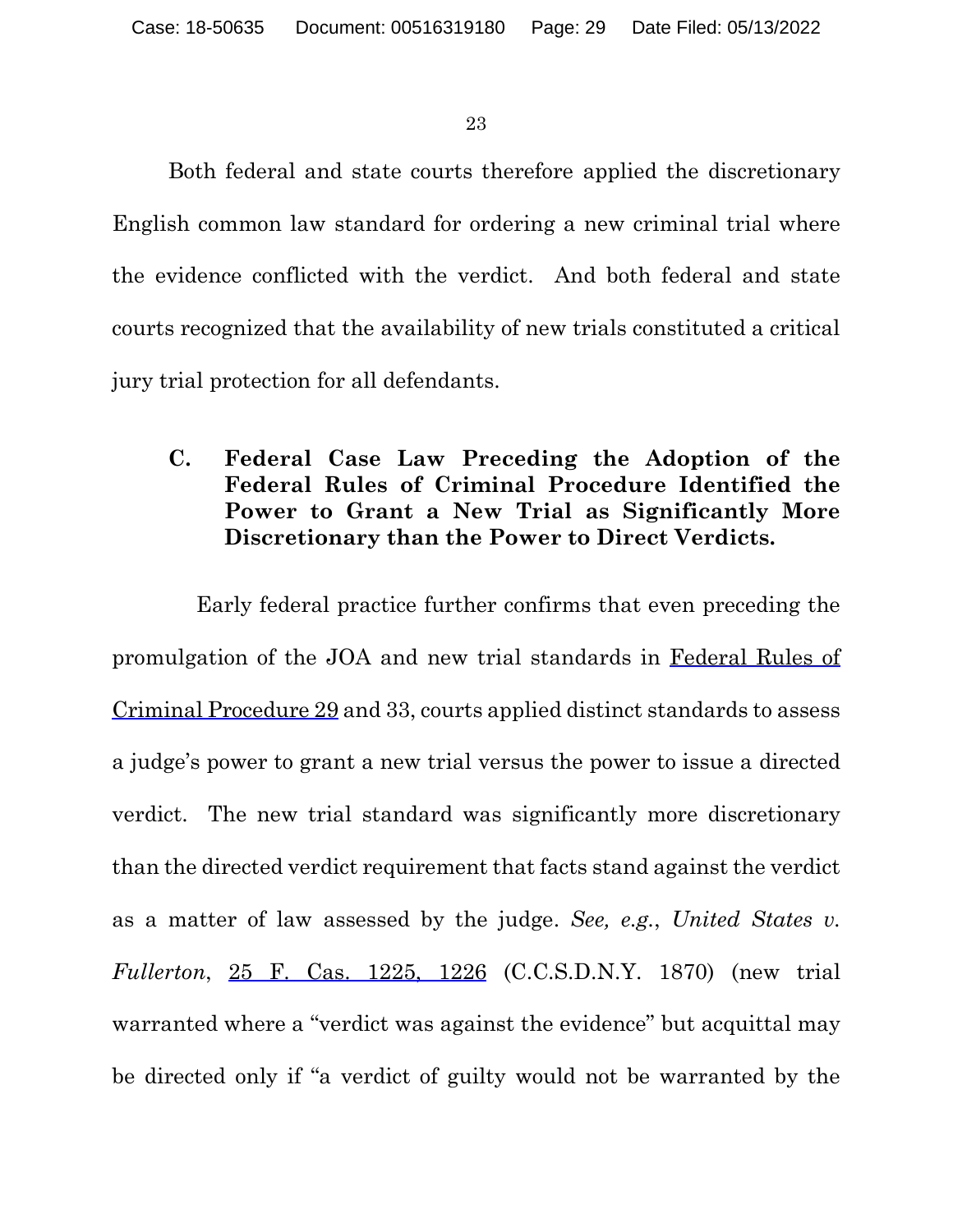evidence"). *See also Sparf v. United States*, 156 U.S. 51, 100 (1895) (overruled on other grounds) (collecting cases and noting that standards in civil cases generally also apply in criminal cases).

Although courts used varying language, the new trial standard authorized judges to weigh the evidence in deciding whether the verdict was in the "interest of justice." As noted above, Blackstone listed a verdict "contrary to evidence" as a ground for a new trial, 4 BLACKSTONE at \*354–55, and federal and state courts routinely granted new trials where the verdict was based on "doubtful" evidence or did "not satisfy the conscience of the judge," *see* Part II.B–D, *supra*. The availability of granting a new trial, with a lower standard for doing so, avoids needless intrusion on the right to trial by jury. *See Sparf*, 156 U.S. at 99 (noting that the alternate form of jury trial review—a directed verdict— "impair[s] the constitutional right of trial by jury"). Unlike a directed verdict, which takes the matter completely out of the hands of the jury and thus was disfavored, granting a new trial simply puts the matter in the hands of a different jury. The lower discretionary, contrary to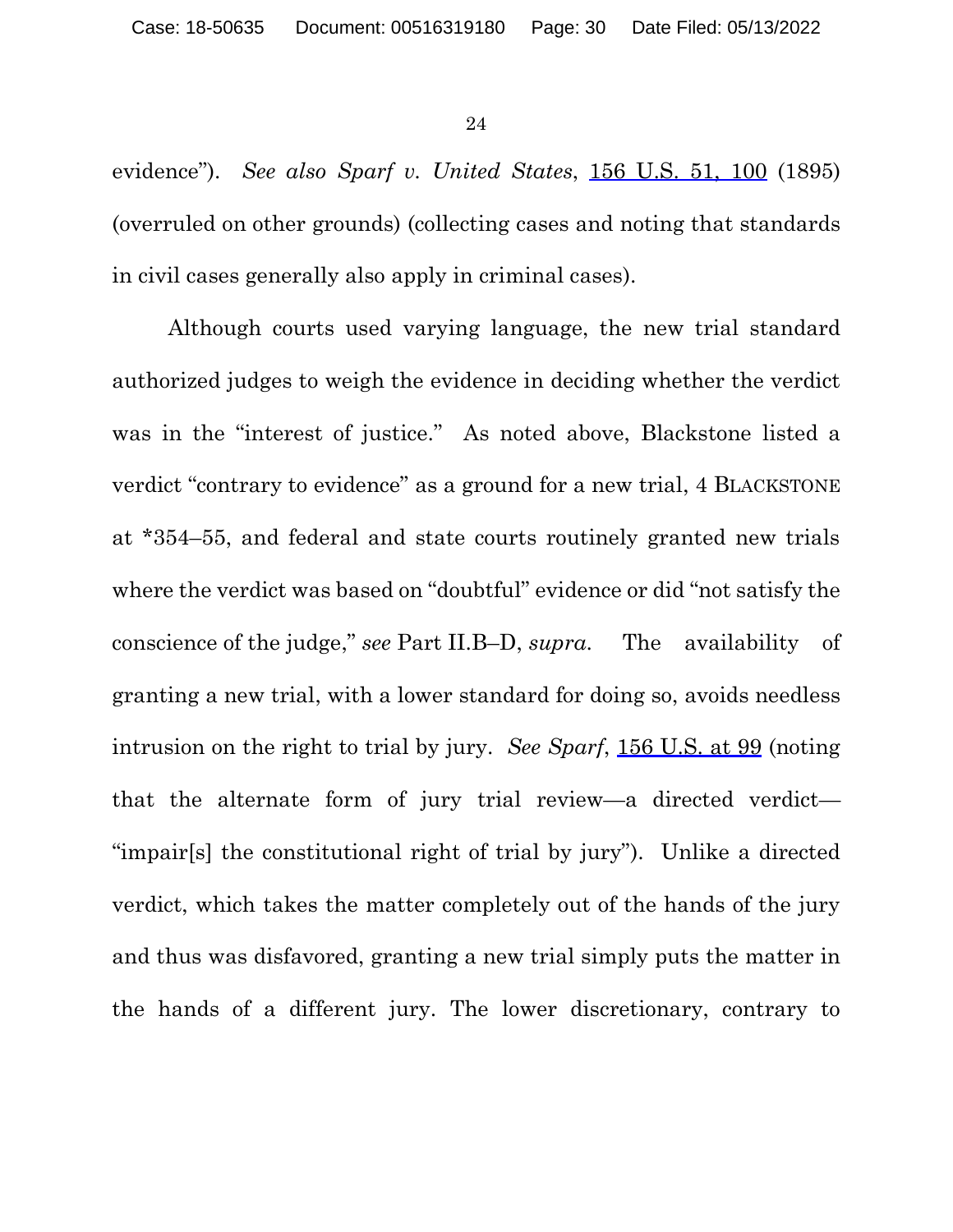evidence standard for granting a new trial is consistent with the significantly less intrusive nature of that remedy.

## **II. The Federal Rules of Criminal Procedure Codified Historic Practice, Incorporating the Contrary to Evidence Standard of the 1789 Judiciary Act and British Common Law.**

The language of section 17 of the Judiciary Act of 1789 continued materially unchanged for over 150 years. *See, e.g.*, 28 U.S.C. § 391 (1940). But in the early 1940s, to address a complex web of federal criminal procedural statutes and rules, the United States Supreme Court Advisory Committee on Rules of Criminal Procedure developed the uniform Federal Rules of Criminal Procedure. *See* Lester B. Orfield, *The Federal Rules of Criminal Procedure*, 33 Cal. L. Rev. 543, 543 (1945) (member of the U.S. Supreme Court Advisory Committee on Rules of Criminal Procedure).

The first draft of the Rules required that "existing grounds for new trial be continued." Lester B. Orfield, *New Trials in Federal Criminal Cases*, 2 Vill. L. Rev. 293, 293–94 (1957). Every subsequent draft included language providing that a "new trial might be granted 'whenever required in the interests of justice.'" *Id.* at 294–304.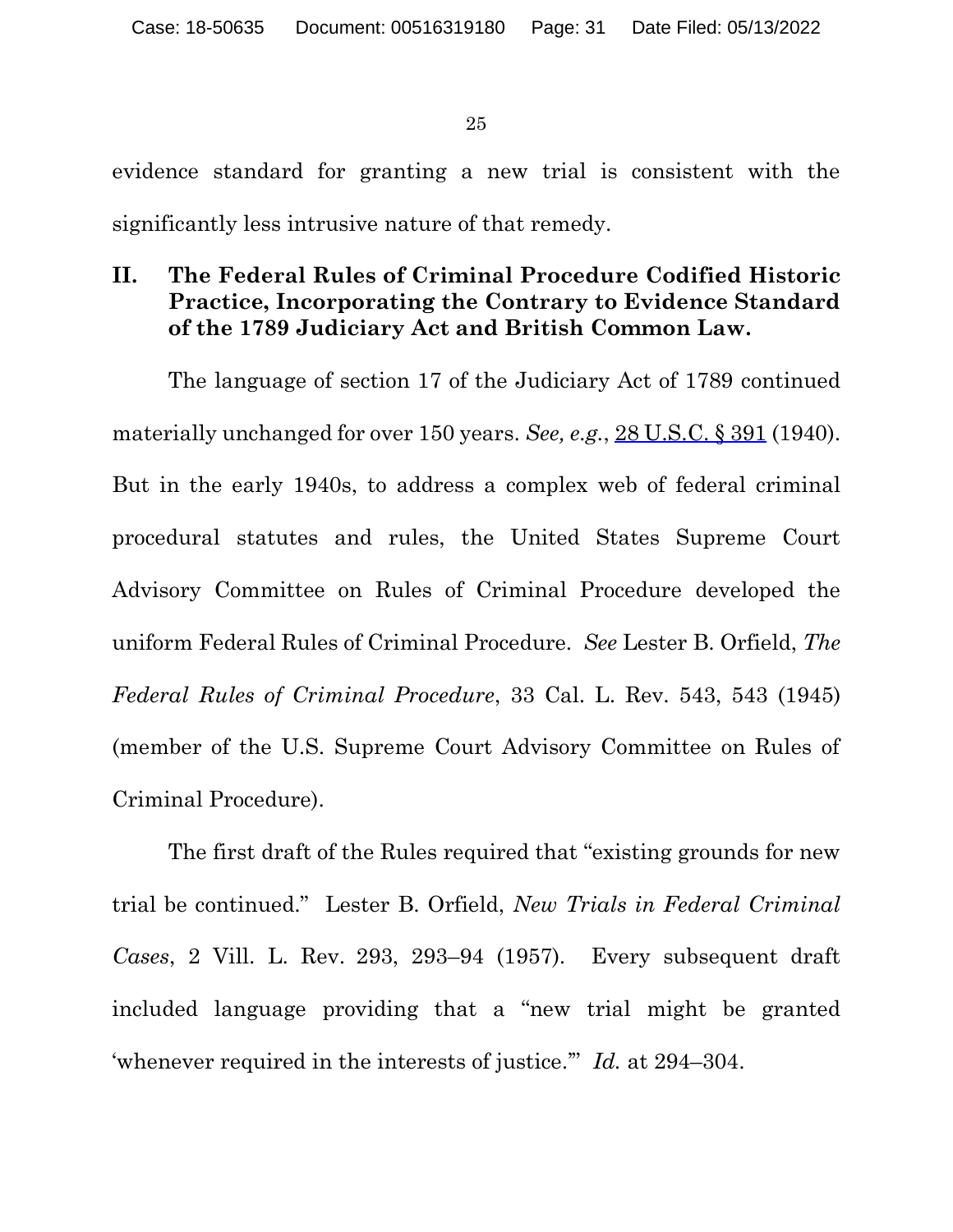The "interest of justice" standard tracked the common law terminology. And 1943 drafting notes cited several cases illustrating various grounds justifying a new trial including where, after "a careful consideration of th[e] record," the court is "not satisfied as to the guilt of the defendants." FED. R. CRIM. P., PRELIMINARY DRAFT: WITH NOTES AND FORMS, at 135–37 (1943) (discussing *Edwards v. United States*, 7 F.2d 357, 362 (8th Cir. 1925)). Cases following that standard were still common in the years leading up to issuance of the Rules.

More, the final Committee Notes explained that Rule 33 "substantially continues existing practice. FED. R. CRIM. P. 33: NOTES OF ADVISORY COMMITTEE ON RULES–1944. That practice had enabled courts to order new trials for verdicts against the weight of the evidence. *See also, e.g., United States v. Robinson*, 71 F. Supp. 9, 11 (D.D.C. 1947) (collecting authorities). Federal district court judges evaluating new trial motions had even reached the conclusion that they had a "duty to grant a new trial" unless they were "satisfied beyond a reasonable doubt that the verdict [was] justified under the evidence." *United States v. Kaadt*, 31 F. Supp. 546, 547 (N.D. Ind. 1940).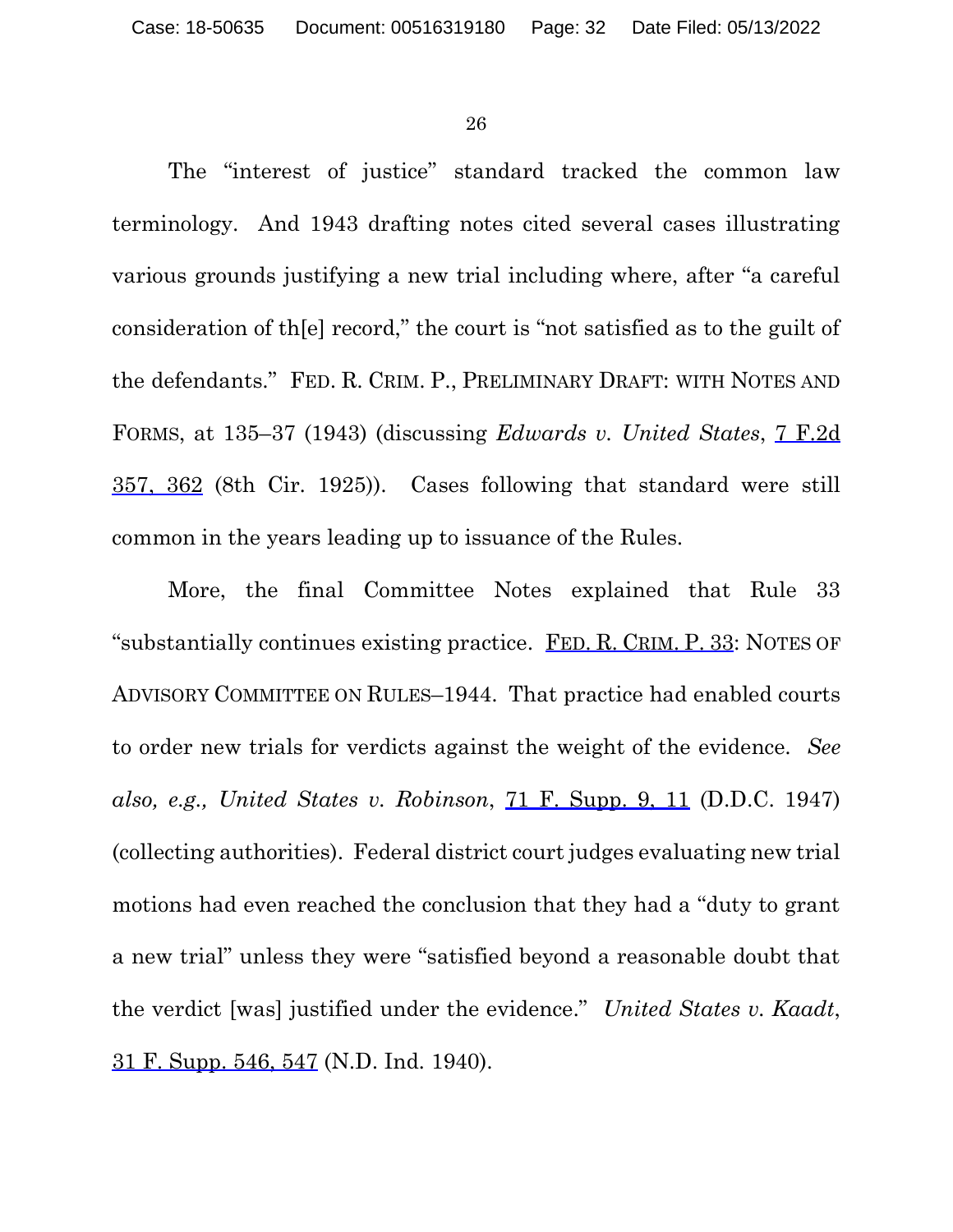27 \* \* \*

The Federal Rules of Criminal Procedure codified the long practice, dating back to English common law, of allowing courts to weigh the evidence and order a new trial where a verdict is against its weight. Both historically and under the Rules, that power is distinct from the courts' authority to direct a verdict of acquittal, which requires a stronger showing and is less frequently satisfied.

## **III. The Court Should Affirm the District Court's Reliance on a Discretionary Weight of the Evidence Standard Consistent with Fifth Circuit Precedent.**

Despite the relatively longstanding and consistent framework for granting new criminal trials, recent judicial opinions have demonstrated uncertainty in certain federal courts such as the Second Circuit about the proper scope of Rule 33 authority to grant new trials. The Second Circuit's application of a "patently incredible" standard is contrary to extensive historical practice and the textual underpinnings of federal authority to preserve the integrity of jury determinations through the granting of new trials. The Eleventh Circuit, like the Second Circuit, applies an improperly crabbed view of the scope of the new trial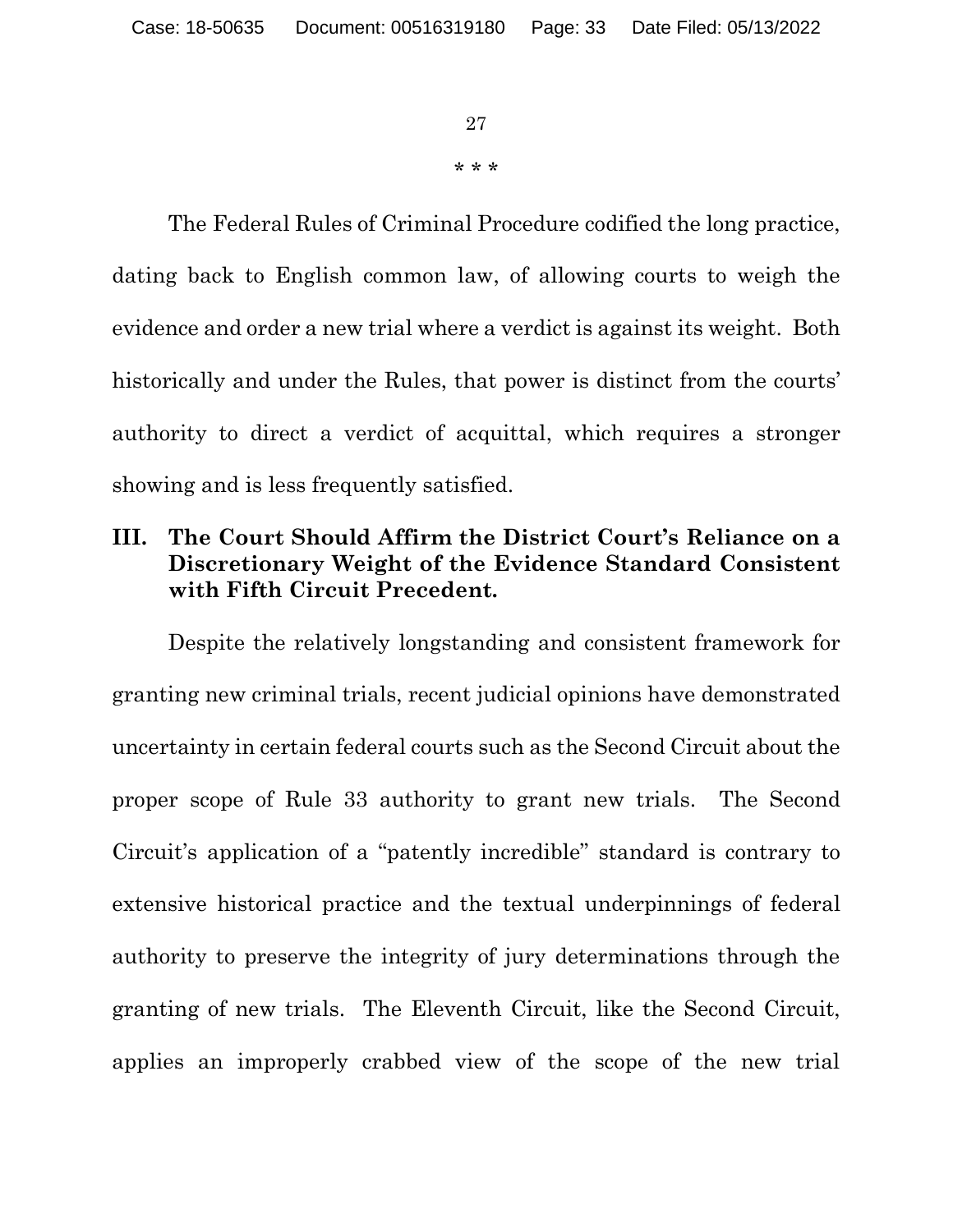authority, in contrast to the Seventh, Eighth, and Ninth Circuits. Courts in the Third, Sixth, and Tenth circuits have applied internally inconsistent standards. *See* Pet. Writ of Cert. at 15, *Nordlicht, et al. v. United States,* No. 21-1319, Mar. 29, 2022.

This Court's precedent is consistent with the Seventh, Eighth, and Ninth Circuit's application of a weight of the evidence standard and the historical understanding of the district court judge as a thirteenth juror. The Court here should decline to embrace the Government's position that this Court should apply a heightened, atextual Rule 33 standard analogous to the Second' Circuit's patently incredible standard. The grant of a second jury trial where verdicts are contrary to the evidence preserves the viability of federal criminal jury trials and wards off encroachment on new trials via the improper conflation of Rule 29 and Rule 33 standards.

The criminal jury trial right has steadily diminished in prominence and application since its ratification. *See, e.g.*, STORY § 1763 (noting that the trial by jury is "justly dear to the American people" and every encroachment of it is "watched with great jealousy"); AMAR, THE BILL OF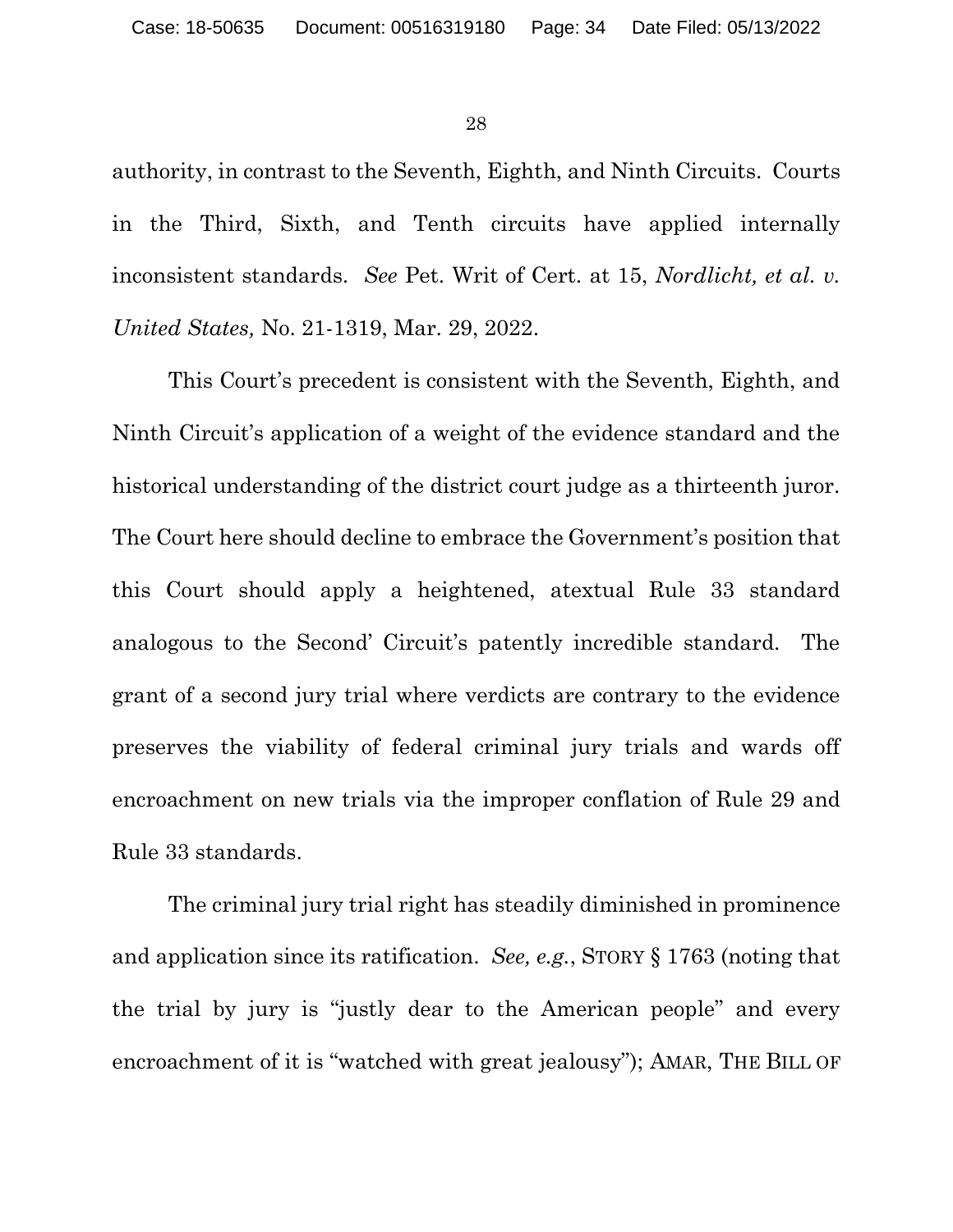RIGHTS at 98. The Court should affirm the district court's Rule 33 interpretation here and decline the Government's invitation to whittle away federal authorization for new trials to rehear jury verdicts against the weight of the evidence. By eviscerating the distinction between the new trial and JOA standards, the standard requested by the Government would remove the incentive for parties to request a new trial, thereby expanding the likelihood that parties will instead pursue the more intrusive remedy of requesting a judgment of acquittal. This Court's continued application of the proper, textually based historical standard for granting new trials would help ensure that the jury trial retains its vaunted role in criminal trials and the American system of selfgovernance.

#### **CONCLUSION**

The Court should affirm the district court's interpretation of a broad, discretionary Rule 33 standard.

Respectfully submitted,

/s/ Jennifer L. Mascott

JENNIFER L. MASCOTT R. TRENT MCCOTTER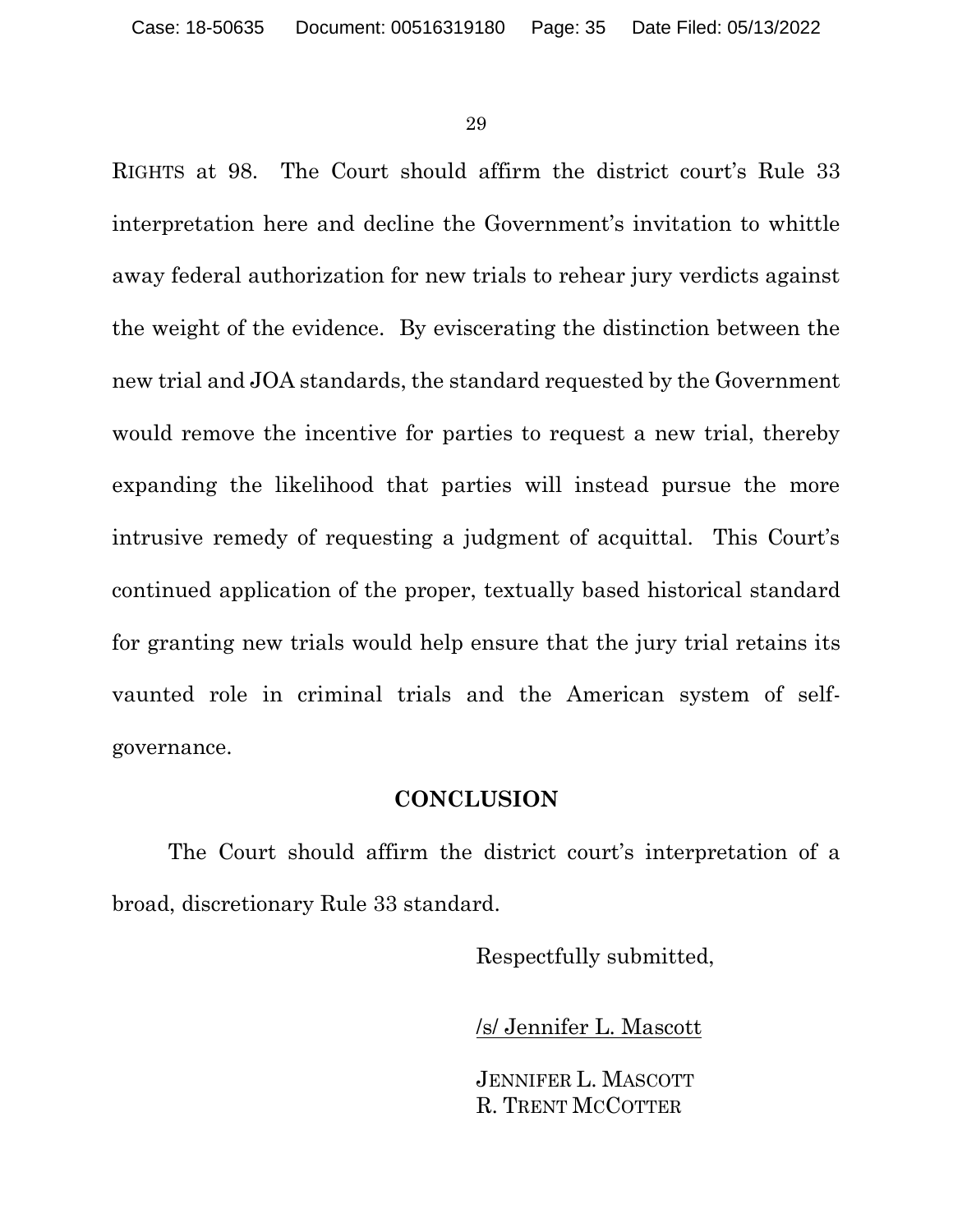Separation of Powers Clinic Gray Center for the Study of the Administrative State Antonin Scalia Law School George Mason University 3301 Fairfax Dr. Arlington, VA 22201 (703) 993-8168

Counsel for *Amicus Curiae*

May 10, 2022